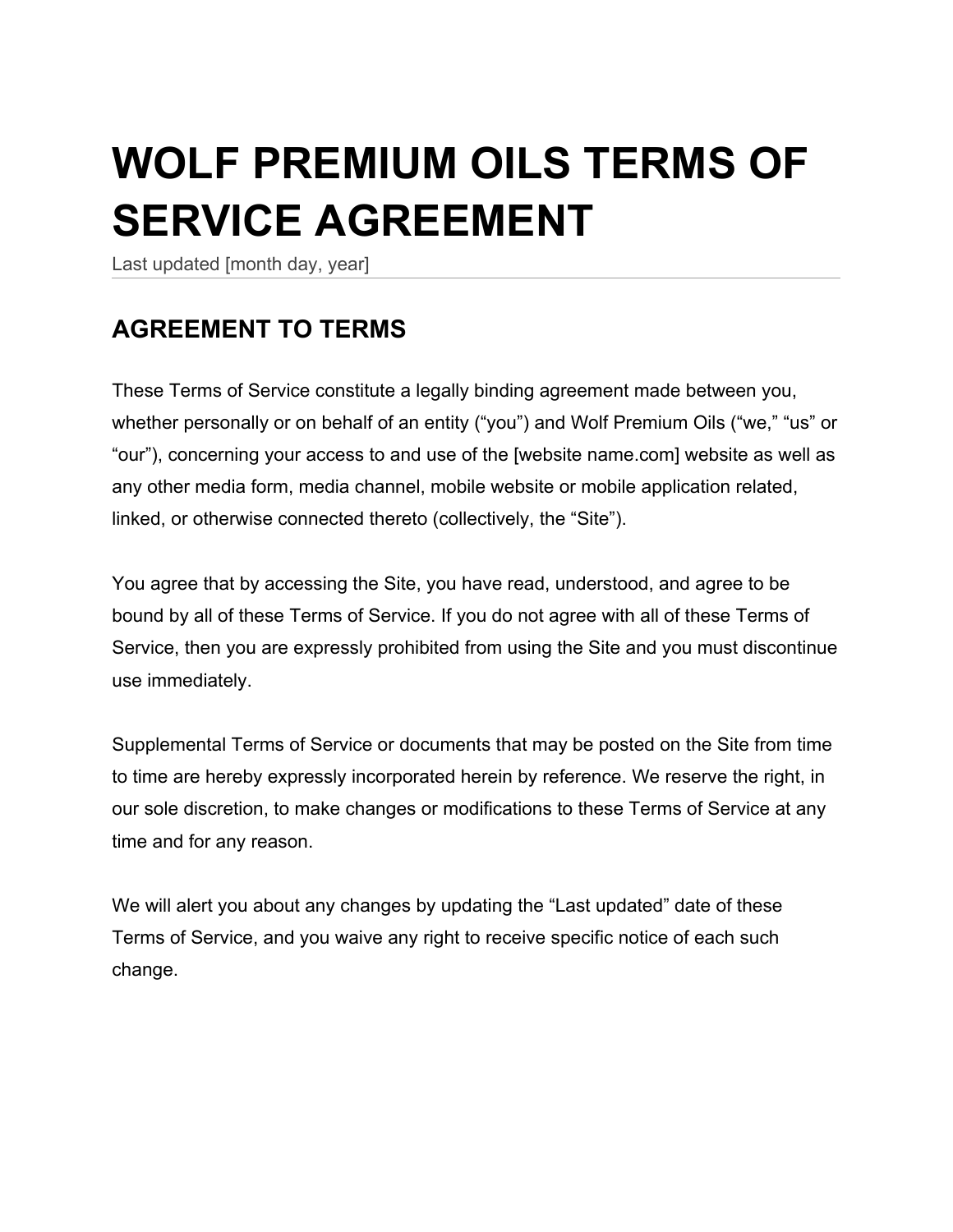It is your responsibility to periodically review these Terms of Service to stay informed of updates. You will be subject to, and will be deemed to have been made aware of and to have accepted, the changes in any revised Terms of Service by your continued use of the Site after the date such revised Terms of Service are posted.

The information provided on the Site is not intended for distribution to or use by any person or entity in any jurisdiction or country where such distribution or use would be contrary to law or regulation or which would subject us to any registration requirement within such jurisdiction or country.

Accordingly, those persons who choose to access the Site from other locations do so on their own initiative and are solely responsible for compliance with local laws, if and to the extent local laws are applicable.

These terms of service were created using Termly.

Option 1: The Site is intended for users who are at least 18 years old. Persons under the age of 18 are not permitted to register for the Site.

#### **INTELLECTUAL PROPERTY RIGHTS**

Unless otherwise indicated, the Site is our proprietary property and all source code, databases, functionality, software, website designs, audio, video, text, photographs, and graphics on the Site (collectively, the "Content") and the trademarks, service marks, and logos contained therein (the "Marks") are owned or controlled by us or licensed to us, and are protected by copyright and trademark laws and various other intellectual property rights and unfair competition laws of the United States, foreign jurisdictions, and international conventions.

The Content and the Marks are provided on the Site "AS IS" for your information and personal use only. Except as expressly provided in these Terms of Service, no part of the Site and no Content or Marks may be copied, reproduced, aggregated, republished,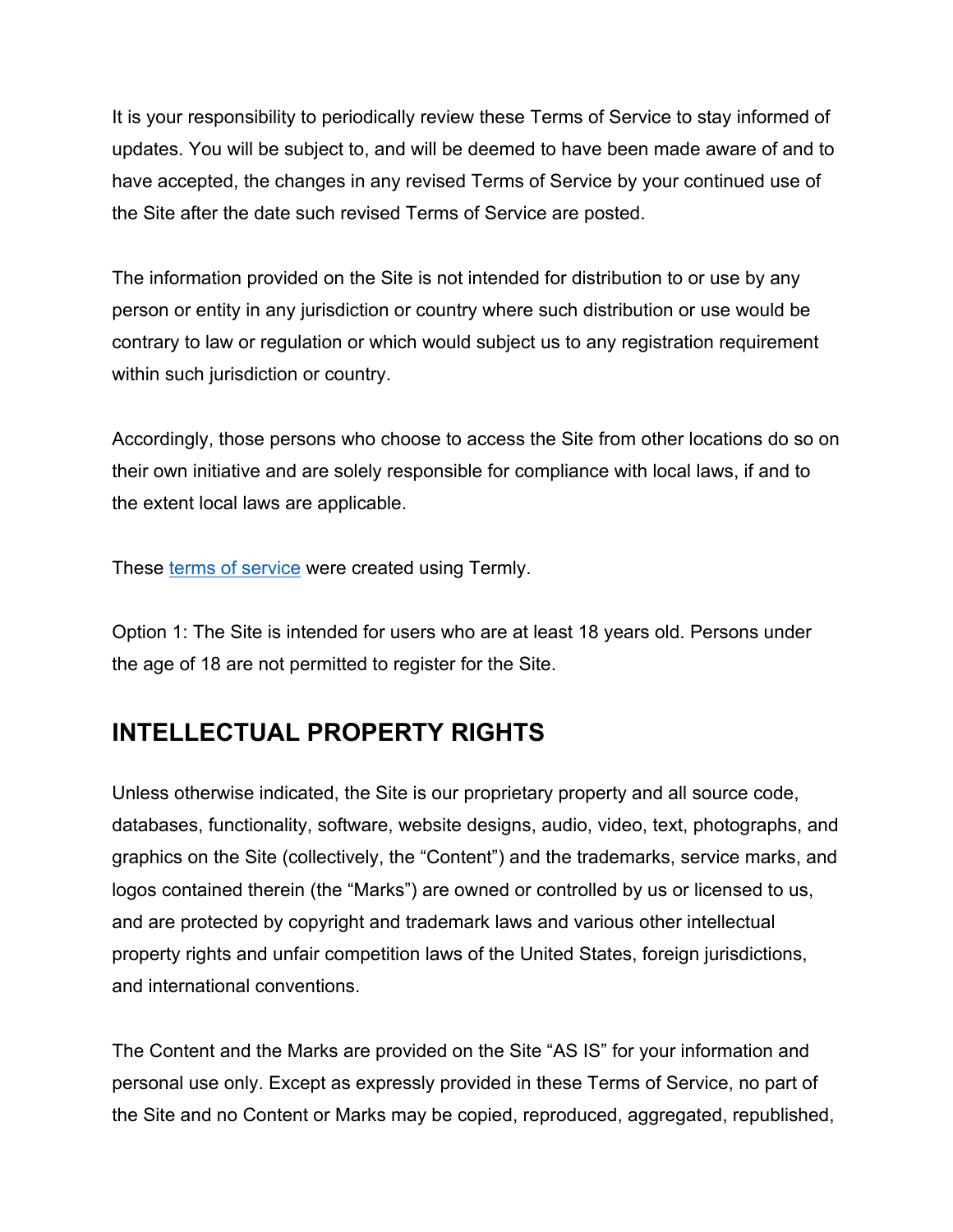uploaded, posted, publicly displayed, encoded, translated, transmitted, distributed, sold, licensed, or otherwise exploited for any commercial purpose whatsoever, without our express prior written permission.

Provided that you are eligible to use the Site, you are granted a limited license to access and use the Site and to download or print a copy of any portion of the Content to which you have properly gained access solely for your personal, non-commercial use. We reserve all rights not expressly granted to you in and to the Site, the Content and the Marks.

#### **USER REPRESENTATIONS**

By using the Site, you represent and warrant that:

(1) all registration information you submit will be true, accurate, current, and complete;

(2) you will maintain the accuracy of such information and promptly update such registration information as necessary;

(3) you have the legal capacity and you agree to comply with these Terms of Service;

(4) not a minor in the jurisdiction in which you reside;

(5) you will not access the Site through automated or non-human means, whether through a bot, script, or otherwise;

(6) you will not use the Site for any illegal or unauthorized purpose;

(7) your use of the Site will not violate any applicable law or regulation.

If you provide any information that is untrue, inaccurate, not current, or incomplete, we have the right to suspend or terminate your account and refuse any and all current or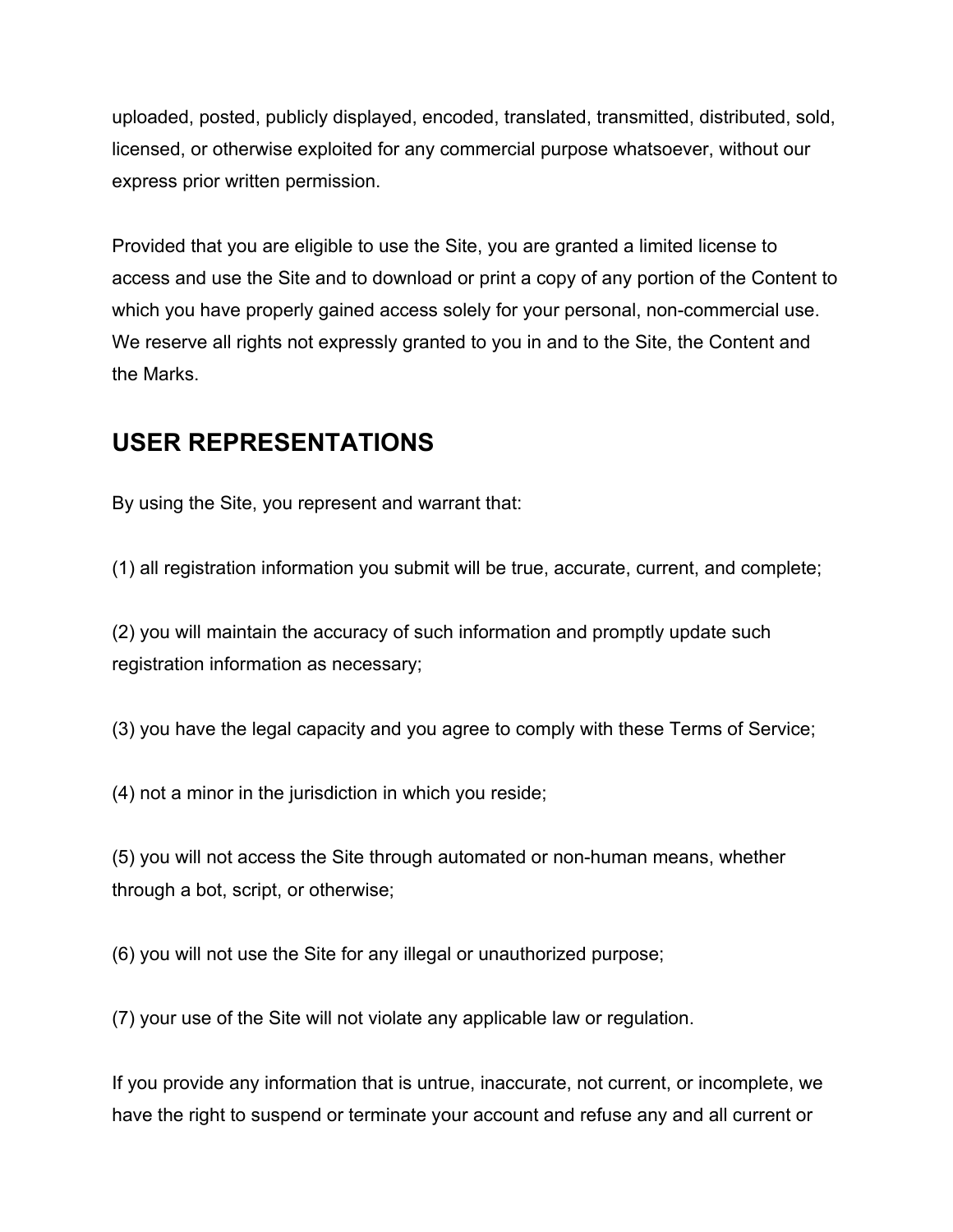future use of the Site (or any portion thereof).

#### **USER REGISTRATION**

You may be required to register with the Site. You agree to keep your password confidential and will be responsible for all use of your account and password. We reserve the right to remove, reclaim, or change a username you select if we determine, in our sole discretion, that such username is inappropriate, obscene, or otherwise objectionable.

#### **PROHIBITED ACTIVITIES**

You may not access or use the Site for any purpose other than that for which we make the Site available. The Site may not be used in connection with any commercial endeavors except those that are specifically endorsed or approved by us.

As a user of the Site, you agree not to:

- 1. systematically retrieve data or other content from the Site to create or compile, directly or indirectly, a collection, compilation, database, or directory without written permission from us.
- 2. make any unauthorized use of the Site, including collecting usernames and/or email addresses of users by electronic or other means for the purpose of sending unsolicited email, or creating user accounts by automated means or under false pretenses.
- 3. use a buying agent or purchasing agent to make purchases on the Site.
- 4. use the Site to advertise or offer to sell goods and services.
- 5. circumvent, disable, or otherwise interfere with security-related features of the Site, including features that prevent or restrict the use or copying of any Content or enforce limitations on the use of the Site and/or the Content contained therein.
- 6. engage in unauthorized framing of or linking to the Site.
- 7. trick, defraud, or mislead us and other users, especially in any attempt to learn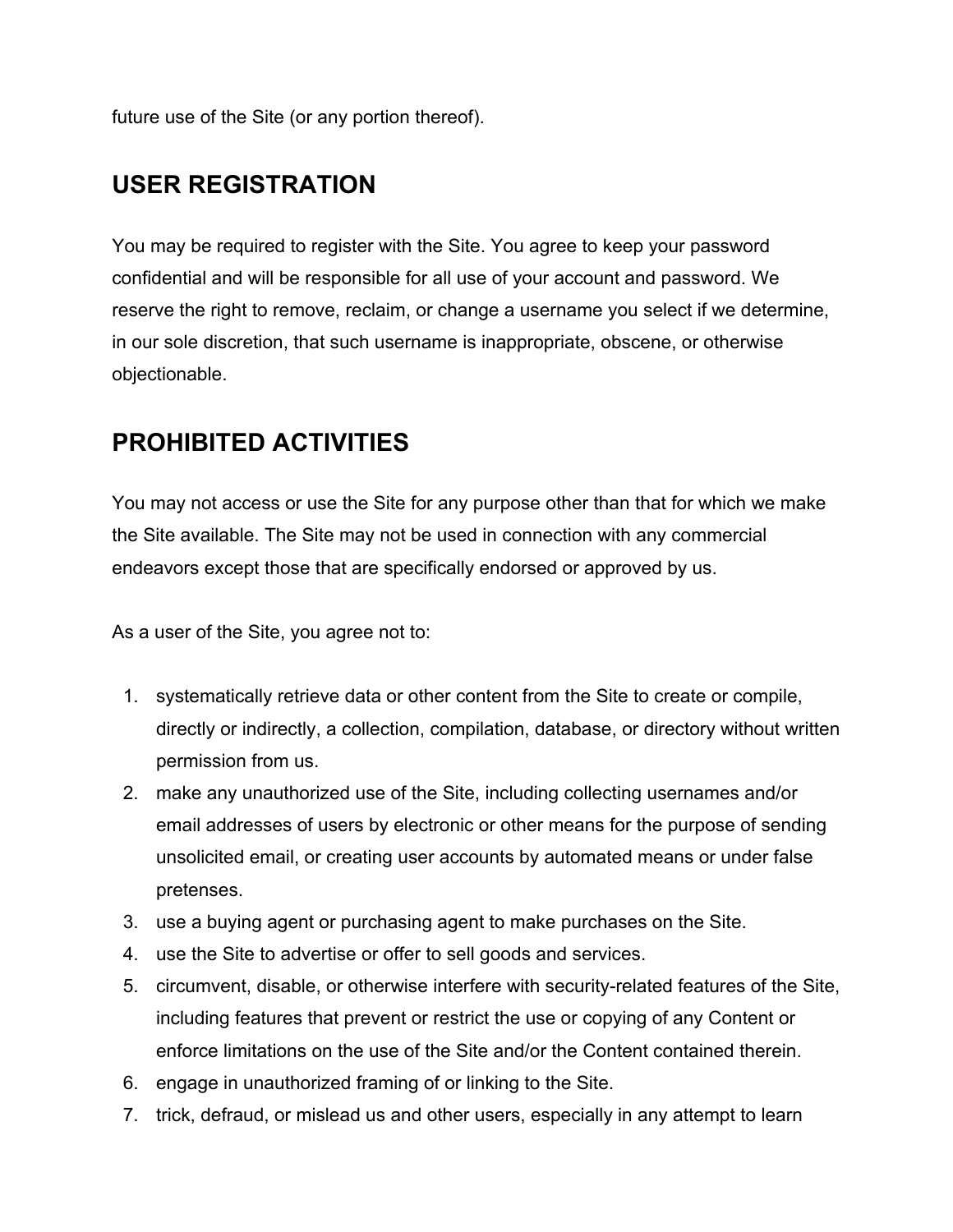sensitive account information such as user passwords;

- 8. make improper use of our support services or submit false reports of abuse or misconduct.
- 9. engage in any automated use of the system, such as using scripts to send comments or messages, or using any data mining, robots, or similar data gathering and extraction tools.
- 10. interfere with, disrupt, or create an undue burden on the Site or the networks or services connected to the Site.
- 11. attempt to impersonate another user or person or use the username of another user.
- 12. sell or otherwise transfer your profile.
- 13. use any information obtained from the Site in order to harass, abuse, or harm another person.
- 14. use the Site as part of any effort to compete with us or otherwise use the Site and/or the Content for any revenue-generating endeavor or commercial enterprise.
- 15. decipher, decompile, disassemble, or reverse engineer any of the software comprising or in any way making up a part of the Site.
- 16. attempt to bypass any measures of the Site designed to prevent or restrict access to the Site, or any portion of the Site.
- 17. harass, annoy, intimidate, or threaten any of our employees or agents engaged in providing any portion of the Site to you.
- 18. delete the copyright or other proprietary rights notice from any Content.
- 19. copy or adapt the Site's software, including but not limited to Flash, PHP, HTML, JavaScript, or other code.
- 20. upload or transmit (or attempt to upload or to transmit) viruses, Trojan horses, or other material, including excessive use of capital letters and spamming (continuous posting of repetitive text), that interferes with any party's uninterrupted use and enjoyment of the Site or modifies, impairs, disrupts, alters, or interferes with the use, features, functions, operation, or maintenance of the Site.
- 21. upload or transmit (or attempt to upload or to transmit) any material that acts as a passive or active information collection or transmission mechanism, including without limitation, clear graphics interchange formats ("gifs"), 1×1 pixels, web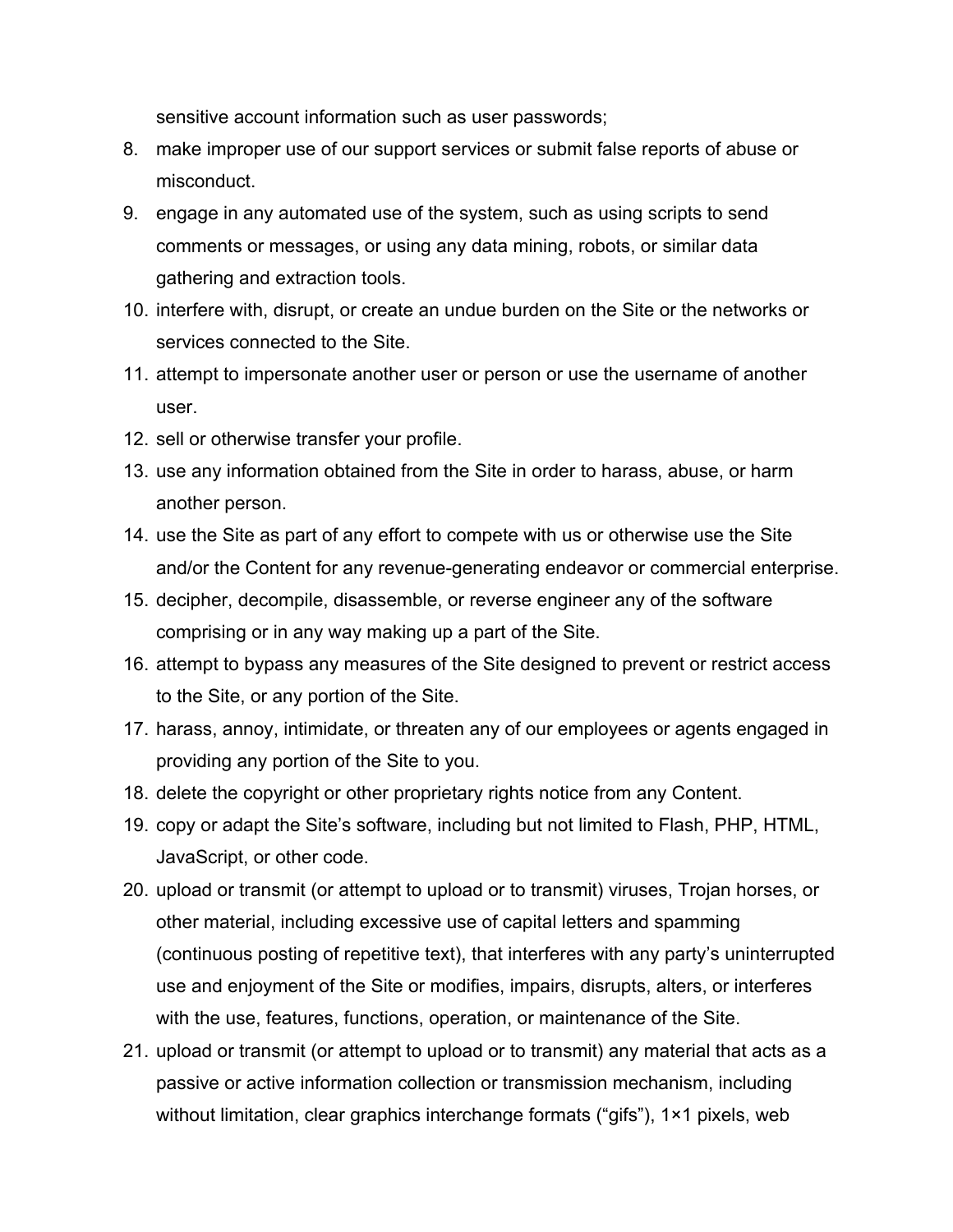bugs, cookies, or other similar devices (sometimes referred to as "spyware" or "passive collection mechanisms" or "pcms").

- 22. except as may be the result of standard search engine or Internet browser usage, use, launch, develop, or distribute any automated system, including without limitation, any spider, robot, cheat utility, scraper, or offline reader that accesses the Site, or using or launching any unauthorized script or other software.
- 23. disparage, tarnish, or otherwise harm, in our opinion, us and/or the Site.
- 24. use the Site in a manner inconsistent with any applicable laws or regulations.

#### **USER GENERATED CONTRIBUTIONS**

The Site may invite you to chat, contribute to, or participate in blogs, message boards, online forums, and other functionality, and may provide you with the opportunity to create, submit, post, display, transmit, perform, publish, distribute, or broadcast content and materials to us or on the Site, including but not limited to text, writings, video, audio, photographs, graphics, comments, suggestions, or personal information or other material (collectively, "Contributions").

Contributions may be viewable by other users of the Site and through third-party websites. As such, any Contributions you transmit may be treated as non-confidential and non-proprietary. When you create or make available any Contributions, you thereby represent and warrant that:

- 1. the creation, distribution, transmission, public display, or performance, and the accessing, downloading, or copying of your Contributions do not and will not infringe the proprietary rights, including but not limited to the copyright, patent, trademark, trade secret, or moral rights of any third party.
- 2. you are the creator and owner of or have the necessary licenses, rights, consents, releases, and permissions to use and to authorize us, the Site, and other users of the Site to use your Contributions in any manner contemplated by the Site and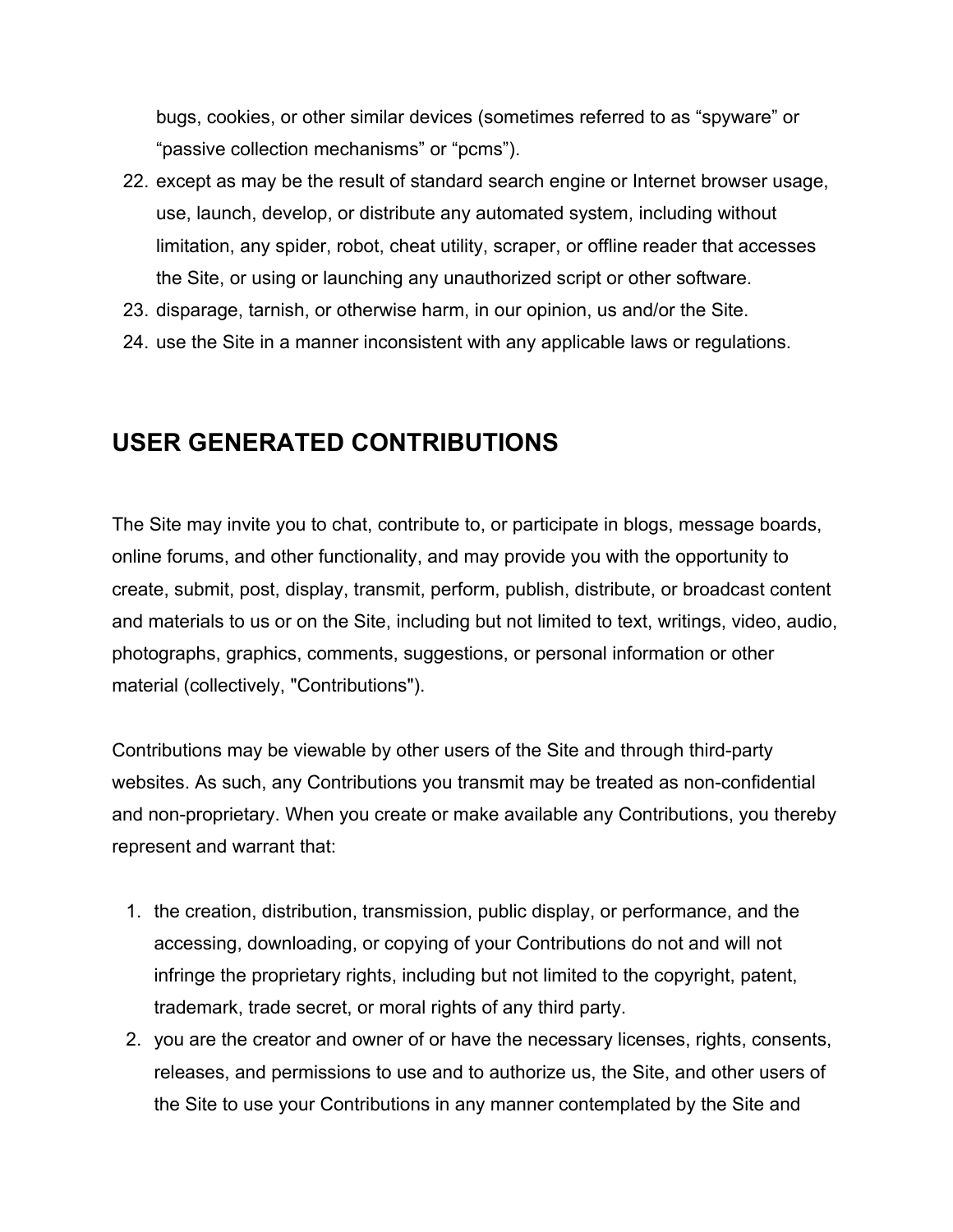these Terms of Service.

- 3. you have the written consent, release, and/or permission of each and every identifiable individual person in your Contributions to use the name or likeness of each and every such identifiable individual person to enable inclusion and use of your Contributions in any manner contemplated by the Site and these Terms of Service.
- 4. your Contributions are not false, inaccurate, or misleading.
- 5. your Contributions are not unsolicited or unauthorized advertising, promotional materials, pyramid schemes, chain letters, spam, mass mailings, or other forms of solicitation.
- 6. your Contributions are not obscene, lewd, lascivious, filthy, violent, harassing, libelous, slanderous, or otherwise objectionable (as determined by us).
- 7. your Contributions do not ridicule, mock, disparage, intimidate, or abuse anyone.
- 8. your Contributions do not advocate the violent overthrow of any government or incite, encourage, or threaten physical harm against another.
- 9. your Contributions do not violate any applicable law, regulation, or rule.
- 10.your Contributions do not violate the privacy or publicity rights of any third party.
- 11.your Contributions do not contain any material that solicits personal information from anyone under the age of 18 or exploits people under the age of 18 in a sexual or violent manner.
- 12.your Contributions do not violate any federal or state law concerning child pornography, or otherwise intended to protect the health or well-being of minors;
- 13.your Contributions do not include any offensive comments that are connected to race, national origin, gender, sexual preference, or physical handicap.
- 14.your Contributions do not otherwise violate, or link to material that violates, any provision of these Terms of Service, or any applicable law or regulation.

Any use of the Site in violation of the foregoing violates these Terms of Service and may result in, among other things, termination or suspension of your rights to use the Site.

### **CONTRIBUTION LICENSE**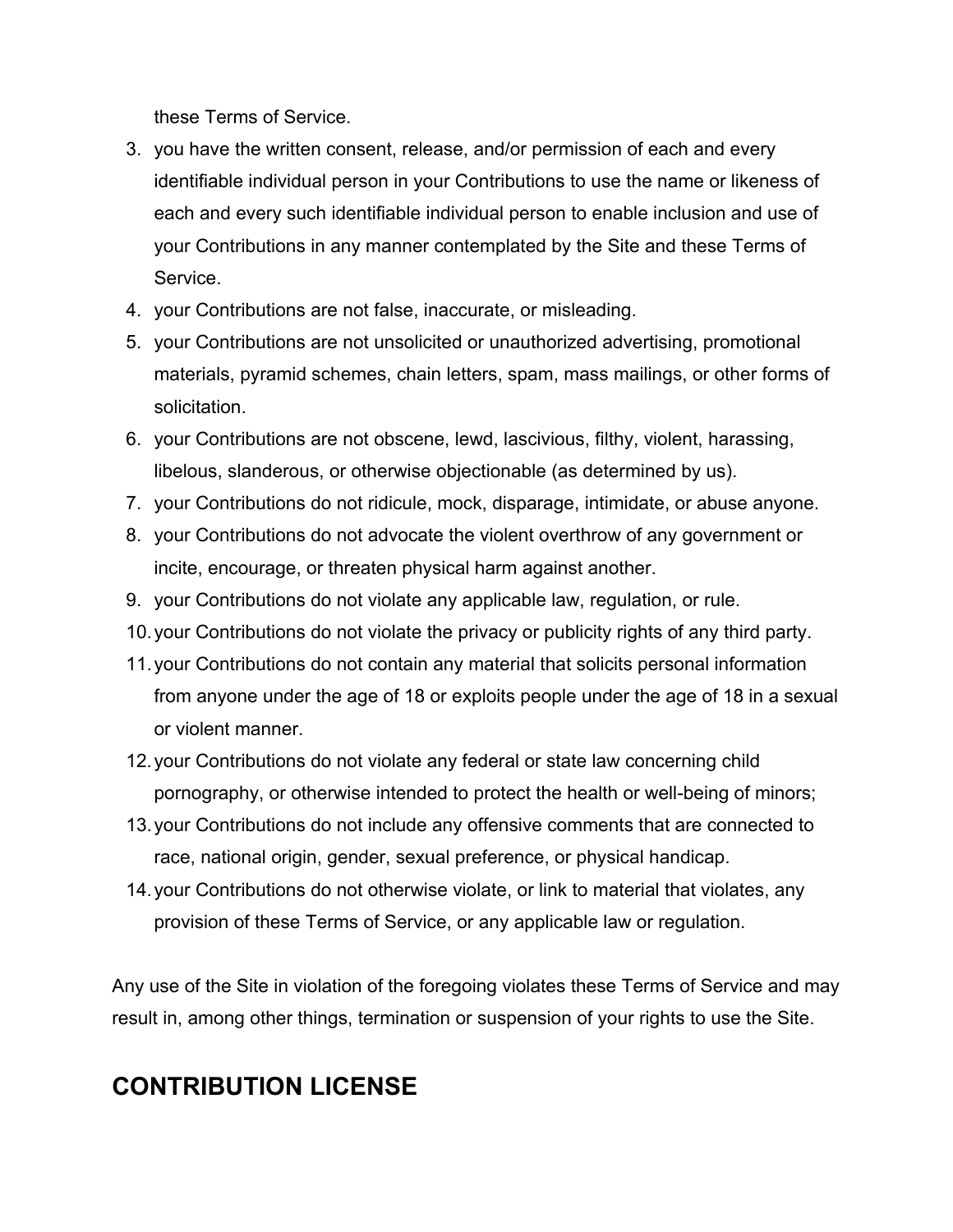By posting your Contributions to any part of the Site [or making Contributions accessible to the Site by linking your account from the Site to any of your social networking accounts], you automatically grant, and you represent and warrant that you have the right to grant, to us an unrestricted, unlimited, irrevocable, perpetual, non-exclusive, transferable, royalty-free, fully-paid, worldwide right, and license to host, use, copy, reproduce, disclose, sell, resell, publish, broadcast, retitle, archive, store, cache, publicly perform, publicly display, reformat, translate, transmit, excerpt (in whole or in part), and distribute such Contributions (including, without limitation, your image and voice) for any purpose, commercial, advertising, or otherwise, and to prepare derivative works of, or incorporate into other works, such Contributions, and grant and authorize sublicenses of the foregoing. The use and distribution may occur in any media formats and through any media channels.

This license will apply to any form, media, or technology now known or hereafter developed, and includes our use of your name, company name, and franchise name, as applicable, and any of the trademarks, service marks, trade names, logos, and personal and commercial images you provide. You waive all moral rights in your Contributions, and you warrant that moral rights have not otherwise been asserted in your Contributions.

We do not assert any ownership over your Contributions. You retain full ownership of all of your Contributions and any intellectual property rights, or other proprietary rights associated with your Contributions. We are not liable for any statements or representations in your Contributions provided by you in any area on the Site.

You are solely responsible for your Contributions to the Site and you expressly agree to exonerate us from any and all responsibility and to refrain from any legal action against us regarding your Contributions.

We have the right, in our sole and absolute discretion, (1) to edit, redact, or otherwise change any Contributions; (2) to re-categorize any Contributions to place them in more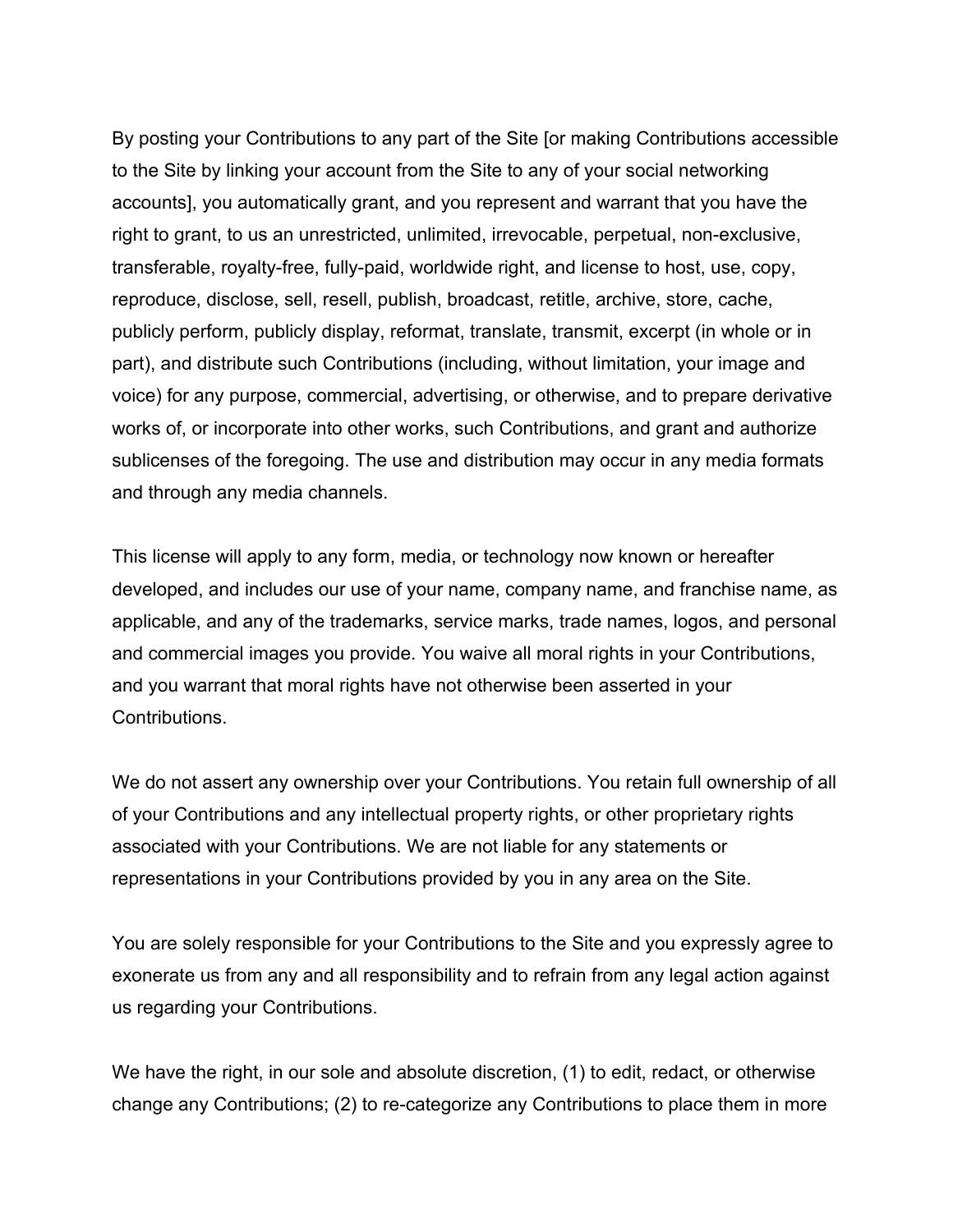appropriate locations on the Site; and (3) to pre-screen or delete any Contributions at any time and for any reason, without notice. We have no obligation to monitor your Contributions.

#### **GUIDELINES FOR REVIEWS**

We may provide you areas on the Site to leave reviews or ratings. When posting a review, you must comply with the following criteria:

(1) you should have firsthand experience with the person/entity being reviewed;

(2) your reviews should not contain offensive profanity, or abusive, racist, offensive, or hate language;

(3) your reviews should not contain discriminatory references based on religion, race, gender, national origin, age, marital status, sexual orientation, or disability;

(4) your reviews should not contain references to illegal activity;

(5) you should not be affiliated with competitors if posting negative reviews;

(6) you should not make any conclusions as to the legality of conduct;

(7) you may not post any false or misleading statements;

(8) you may not organize a campaign encouraging others to post reviews, whether positive or negative.

We may accept, reject, or remove reviews in our sole discretion. We have absolutely no obligation to screen reviews or to delete reviews, even if anyone considers reviews objectionable or inaccurate. Reviews are not endorsed by us, and do not necessarily represent our opinions or the views of any of our affiliates or partners.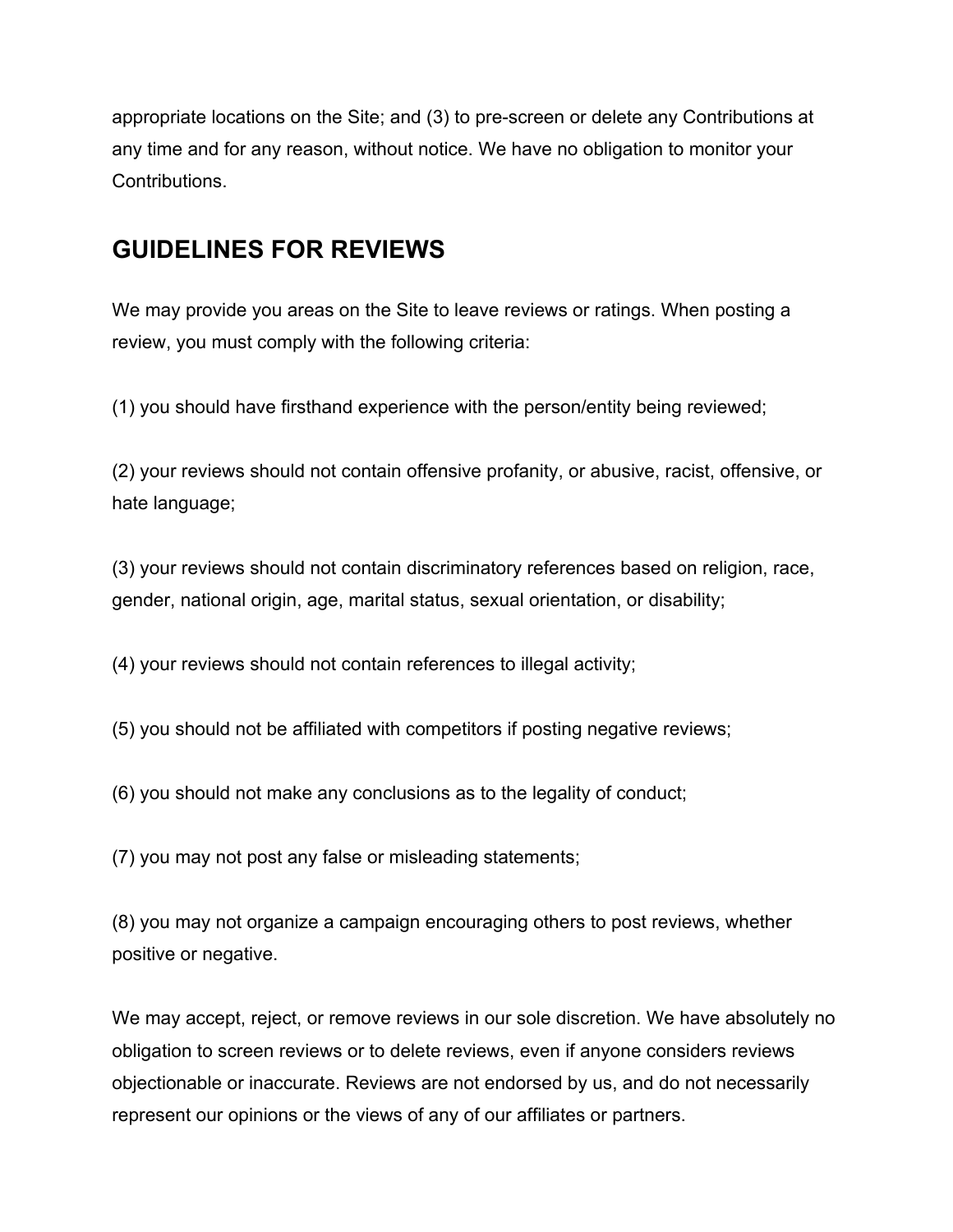We do not assume liability for any review or for any claims, liabilities, or losses resulting from any review. By posting a review, you hereby grant to us a perpetual, nonexclusive, worldwide, royalty-free, fully-paid, assignable, and sublicensable right and license to reproduce, modify, translate, transmit by any means, display, perform, and/or distribute all content relating to reviews.

#### **MOBILE APPLICATION LICENSE**

#### **Use License**

If you access the Site via a mobile application, then we grant you a revocable, nonexclusive, non-transferable, limited right to install and use the mobile application on wireless electronic devices owned or controlled by you, and to access and use the mobile application on such devices strictly in accordance with the Terms of Service of this mobile application license contained in these Terms of Service.

You shall not:

(1) decompile, reverse engineer, disassemble, attempt to derive the source code of, or decrypt the application;

(2) make any modification, adaptation, improvement, enhancement, translation, or derivative work from the application;

(3) violate any applicable laws, rules, or regulations in connection with your access or use of the application;

(4) remove, alter, or obscure any proprietary notice (including any notice of copyright or trademark) posted by us or the licensors of the application;

(5) use the application for any revenue generating endeavor, commercial enterprise, or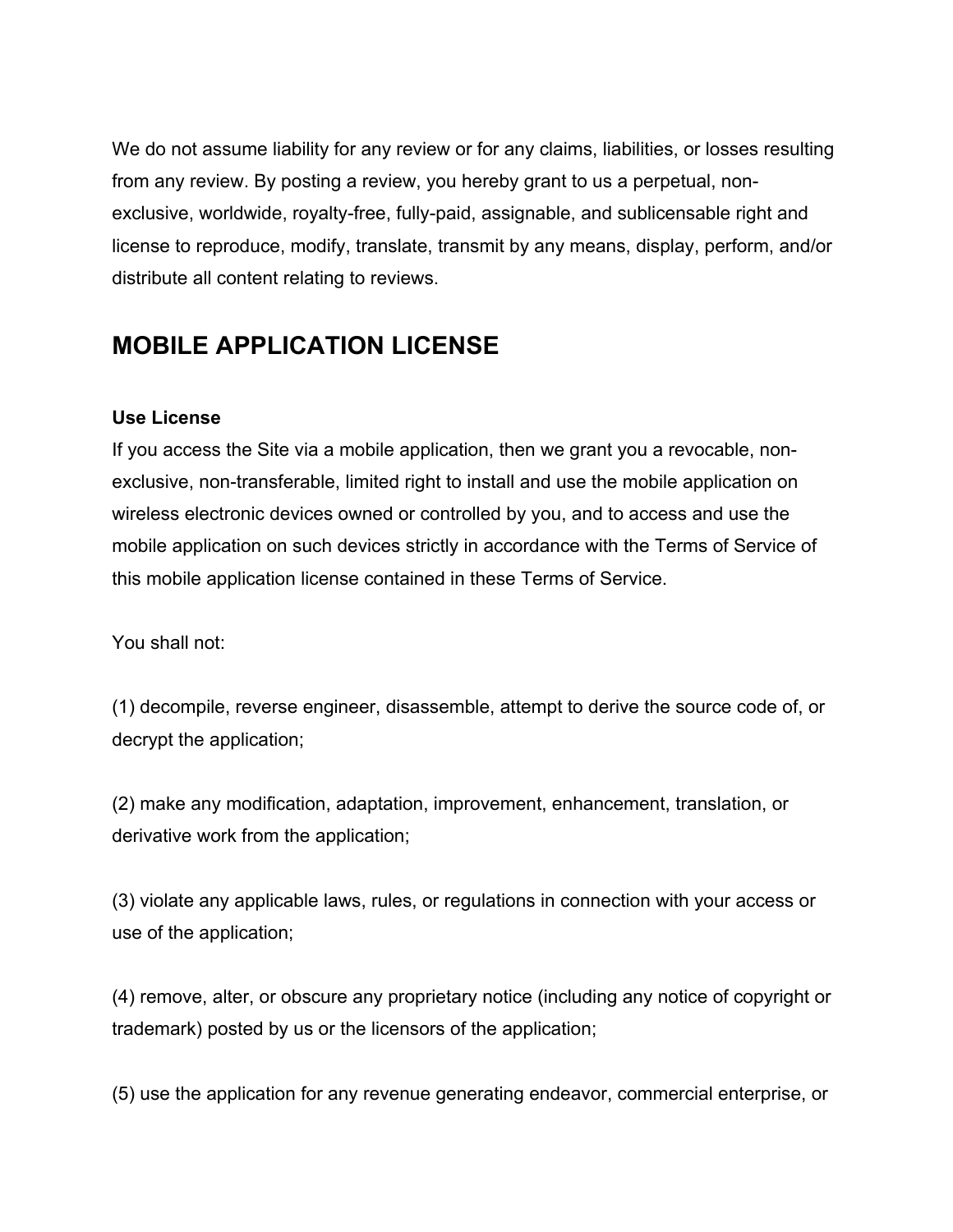other purpose for which it is not designed or intended;

(6) make the application available over a network or other environment permitting access or use by multiple devices or users at the same time;

(7) use the application for creating a product, service, or software that is, directly or indirectly, competitive with or in any way a substitute for the application;

(8) use the application to send automated queries to any website or to send any unsolicited commercial e-mail;

(9) use any proprietary information or any of our interfaces or our other intellectual property in the design, development, manufacture, licensing, or distribution of any applications, accessories, or devices for use with the application.

#### **Apple and Android Devices**

The following terms apply when you use a mobile application obtained from either the Apple Store or Google Play (each an "App Distributor") to access the Site:

(1) the license granted to you for our mobile application is limited to a non-transferable license to use the application on a device that utilizes the Apple iOS or Android operating systems, as applicable, and in accordance with the usage rules set forth in the applicable App Distributor's Terms of Service;

(2) we are responsible for providing any maintenance and support services with respect to the mobile application as specified in the Terms of Service of this mobile application license contained in these Terms of Service or as otherwise required under applicable law, and you acknowledge that each App Distributor has no obligation whatsoever to furnish any maintenance and support services with respect to the mobile application;

(3) in the event of any failure of the mobile application to conform to any applicable warranty, you may notify the applicable App Distributor, and the App Distributor, in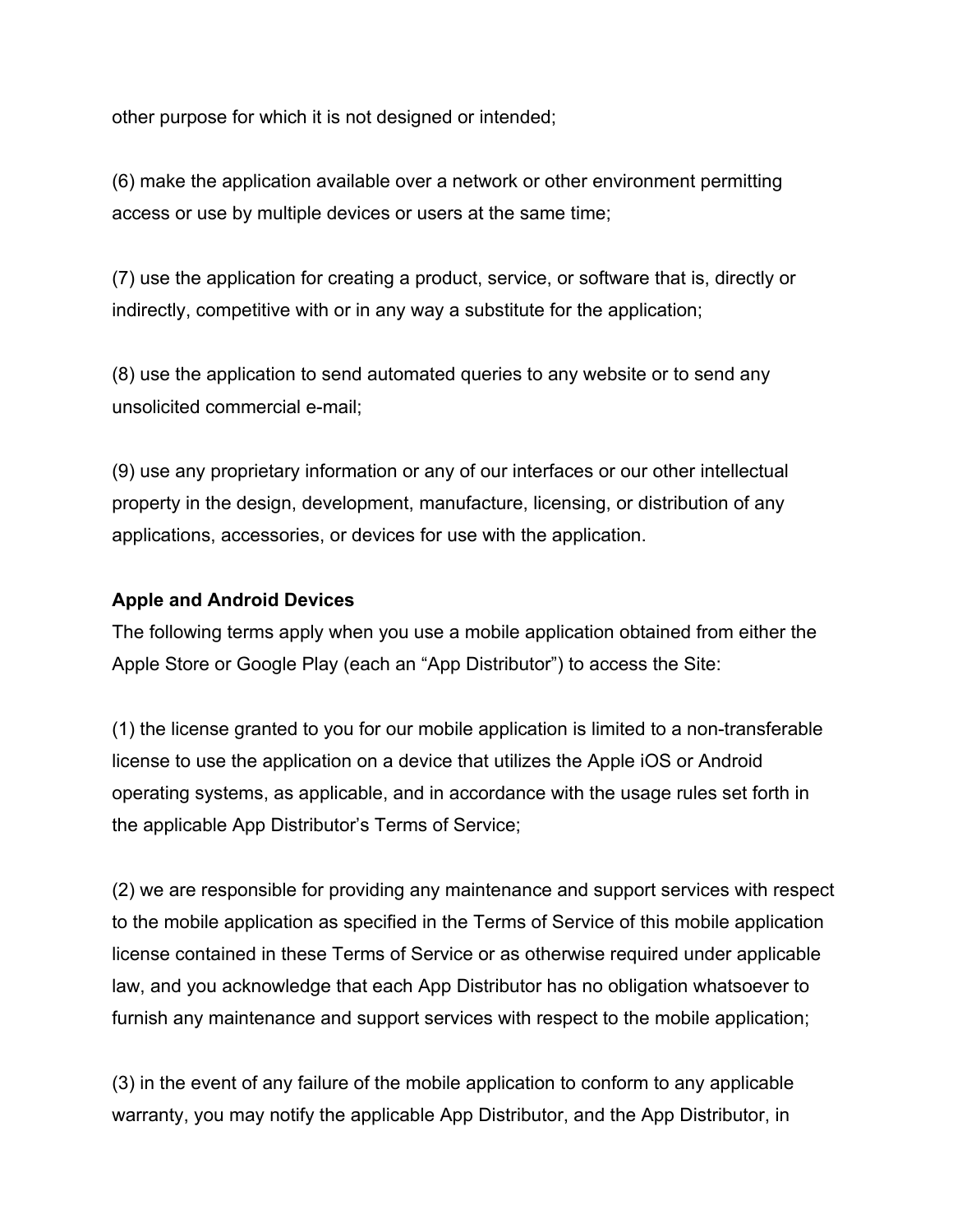accordance with its terms and policies, may refund the purchase price, if any, paid for the mobile application, and to the maximum extent permitted by applicable law, the App Distributor will have no other warranty obligation whatsoever with respect to the mobile application;

(4) you represent and warrant that (i) you are not located in a country that is subject to a U.S. government embargo, or that has been designated by the U.S. government as a "terrorist supporting" country and (ii) you are not listed on any U.S. government list of prohibited or restricted parties;

(5) you must comply with applicable third-party terms of agreement when using the mobile application, e.g., if you have a VoIP application, then you must not be in violation of their wireless data service agreement when using the mobile application;

6) you acknowledge and agree that the App Distributors are third-party beneficiaries of the Terms of Service in this mobile application license contained in these Terms of Service, and that each App Distributor will have the right (and will be deemed to have accepted the right) to enforce the Terms of Service in this mobile application license contained in these Terms of Service against you as a third-party beneficiary thereof.

### **SOCIAL MEDIA**

As part of the functionality of the Site, you may link your account with online accounts you have with third-party service providers (each such account, a "Third-Party Account") by either: (1) providing your Third-Party Account login information through the Site; or (2) allowing us to access your Third-Party Account, as is permitted under the applicable Terms of Service that govern your use of each Third-Party Account.

You represent and warrant that you are entitled to disclose your Third-Party Account login information to us and/or grant us access to your Third-Party Account, without breach by you of any of the Terms of Service that govern your use of the applicable Third-Party Account, and without obligating us to pay any fees or making us subject to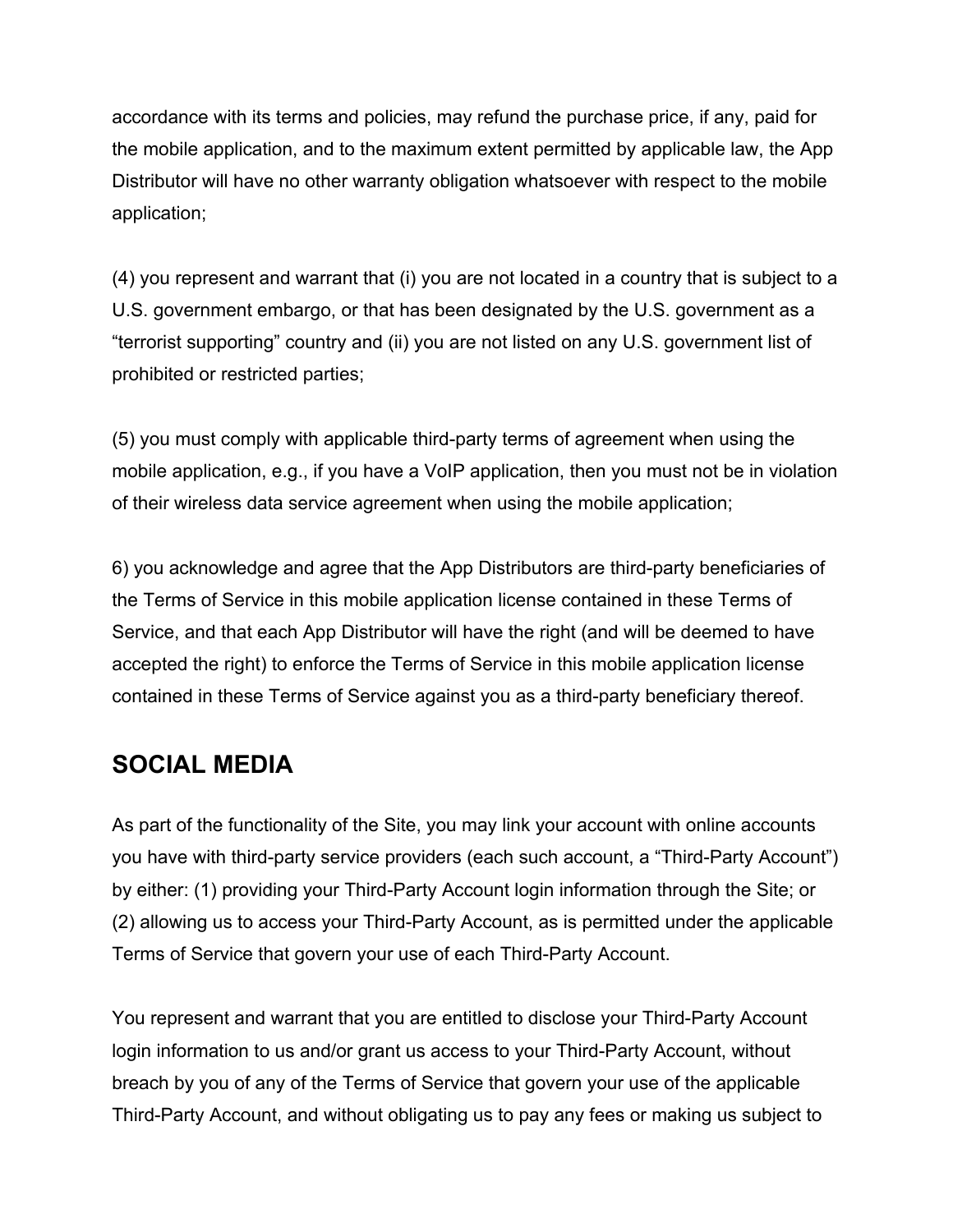any usage limitations imposed by the third-party service provider of the Third-Party **Account** 

By granting us access to any Third-Party Accounts, you understand that (1) we may access, make available, and store (if applicable) any content that you have provided to and stored in your Third-Party Account (the "Social Network Content") so that it is available on and through the Site via your account, including without limitation any friend lists and (2) we may submit to and receive from your Third-Party Account additional information to the extent you are notified when you link your account with the Third-Party Account.

Depending on the Third-Party Accounts you choose and subject to the privacy settings that you have set in such Third-Party Accounts, personally identifiable information that you post to your Third-Party Accounts may be available on and through your account on the Site.

Please note that if a Third-Party Account or associated service becomes unavailable or our access to such Third-Party Account is terminated by the third-party service provider, then Social Network Content may no longer be available on and through the Site. You will have the ability to disable the connection between your account on the Site and your Third-Party Accounts at any time.

PLEASE NOTE THAT YOUR RELATIONSHIP WITH THE THIRD-PARTY SERVICE PROVIDERS ASSOCIATED WITH YOUR THIRD-PARTY ACCOUNTS IS GOVERNED SOLELY BY YOUR AGREEMENT(S) WITH SUCH THIRD-PARTY SERVICE PROVIDERS.

We make no effort to review any Social Network Content for any purpose, including but not limited to, for accuracy, legality, or non-infringement, and we are not responsible for any Social Network Content.

You acknowledge and agree that we may access your email address book associated with a Third-Party Account and your contacts list stored on your mobile device or tablet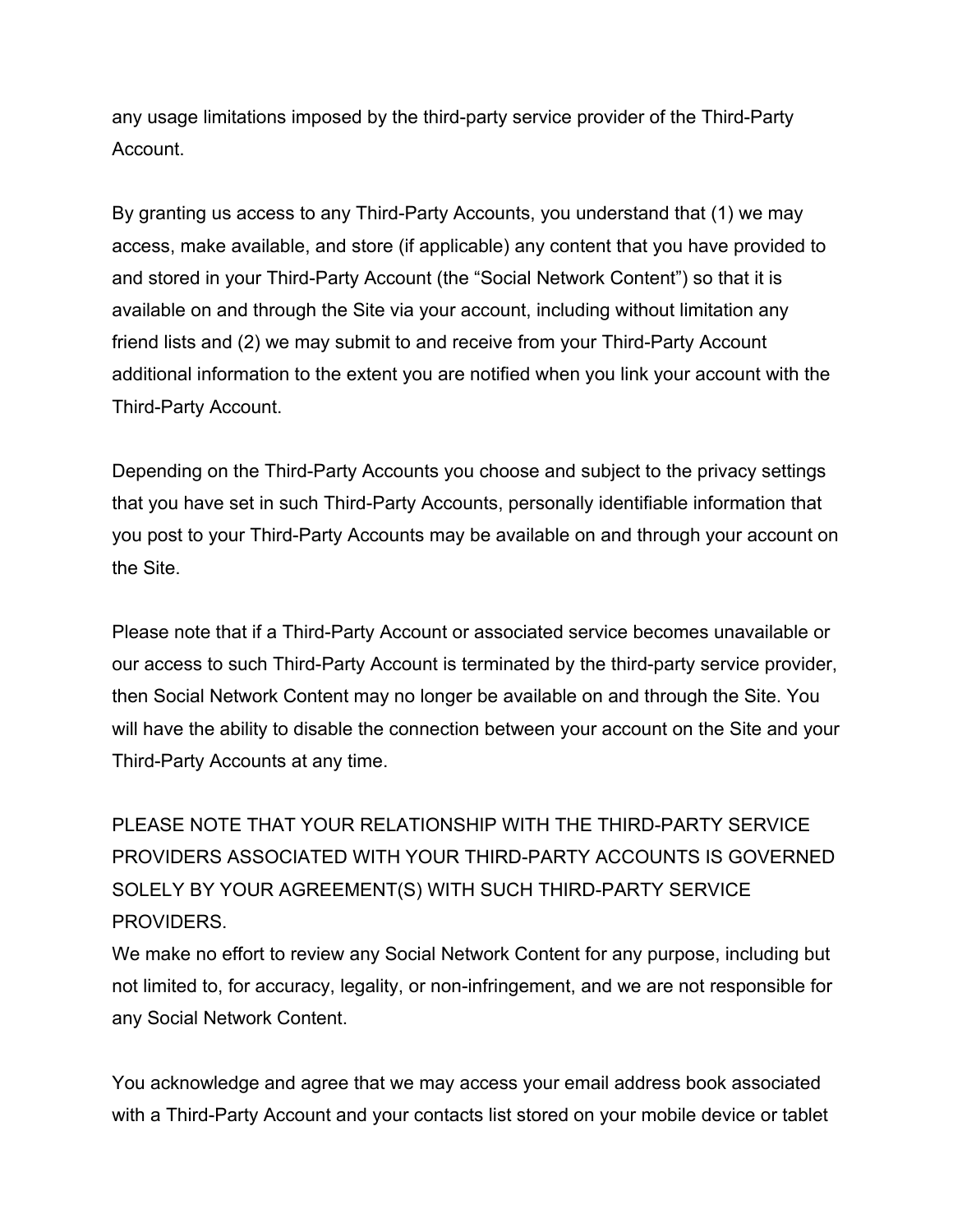computer solely for purposes of identifying and informing you of those contacts who have also registered to use the Site.

You can deactivate the connection between the Site and your Third-Party Account by contacting us using the contact information below or through your account settings (if applicable). We will attempt to delete any information stored on our servers that was obtained through such Third-Party Account, except the username and profile picture that become associated with your account.

### **SUBMISSIONS**

You acknowledge and agree that any questions, comments, suggestions, ideas, feedback, or other information regarding the Site ("Submissions") provided by you to us are non-confidential and shall become our sole property. We shall own exclusive rights, including all intellectual property rights, and shall be entitled to the unrestricted use and dissemination of these Submissions for any lawful purpose, commercial or otherwise, without acknowledgment or compensation to you.

You hereby waive all moral rights to any such Submissions, and you hereby warrant that any such Submissions are original with you or that you have the right to submit such Submissions. You agree there shall be no recourse against us for any alleged or actual infringement or misappropriation of any proprietary right in your Submissions.

### **THIRD-PARTY WEBSITES AND CONTENT**

The Site may contain (or you may be sent via the Site) links to other websites ("Third-Party Websites") as well as articles, photographs, text, graphics, pictures, designs, music, sound, video, information, applications, software, and other content or items belonging to or originating from third parties ("Third-Party Content").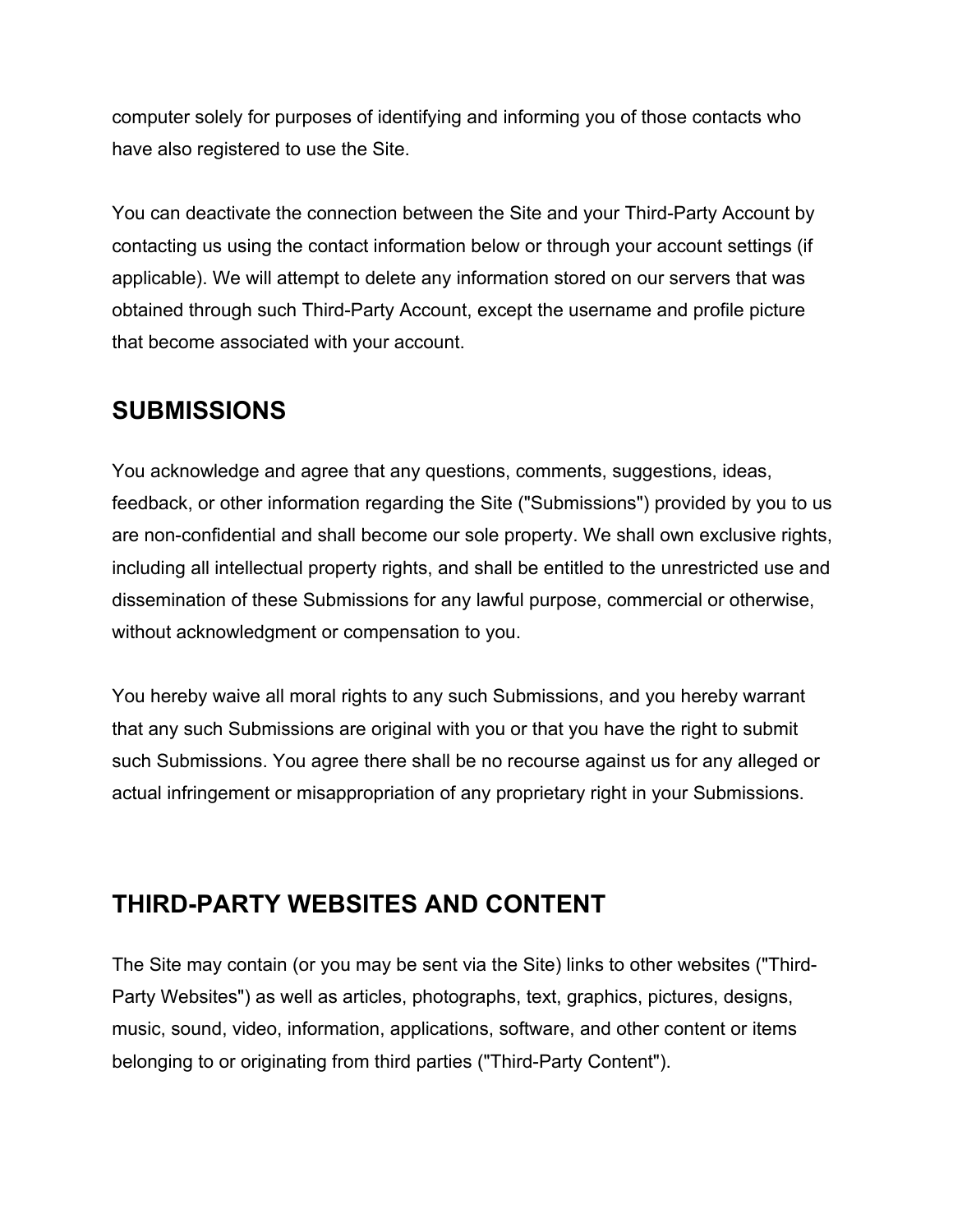Such Third-Party Websites and Third-Party Content are not investigated, monitored, or checked for accuracy, appropriateness, or completeness by us, and we are not responsible for any Third-Party Websites accessed through the Site or any Third-Party Content posted on, available through, or installed from the Site, including the content, accuracy, offensiveness, opinions, reliability, privacy practices, or other policies of or contained in the Third-Party Websites or the Third-Party Content.

Inclusion of, linking to, or permitting the use or installation of any Third-Party Websites or any Third-Party Content does not imply approval or endorsement thereof by us. If you decide to leave the Site and access the Third-Party Websites or to use or install any Third-Party Content, you do so at your own risk, and you should be aware these Terms of Service no longer govern.

You should review the applicable terms and policies, including privacy and data gathering practices, of any website to which you navigate from the Site or relating to any applications you use or install from the Site. Any purchases you make through Third-Party Websites will be through other websites and from other companies, and we take no responsibility whatsoever in relation to such purchases which are exclusively between you and the applicable third party.

You agree and acknowledge that we do not endorse the products or services offered on Third-Party Websites and you shall hold us harmless from any harm caused by your purchase of such products or services. Additionally, you shall hold us harmless from any losses sustained by you or harm caused to you relating to or resulting in any way from any Third-Party Content or any contact with Third-Party Websites.

#### **ADVERTISERS**

We allow advertisers to display their advertisements and other information in certain areas of the Site, such as sidebar advertisements or banner advertisements. If you are an advertiser, you shall take full responsibility for any advertisements you place on the Site and any services provided on the Site or products sold through those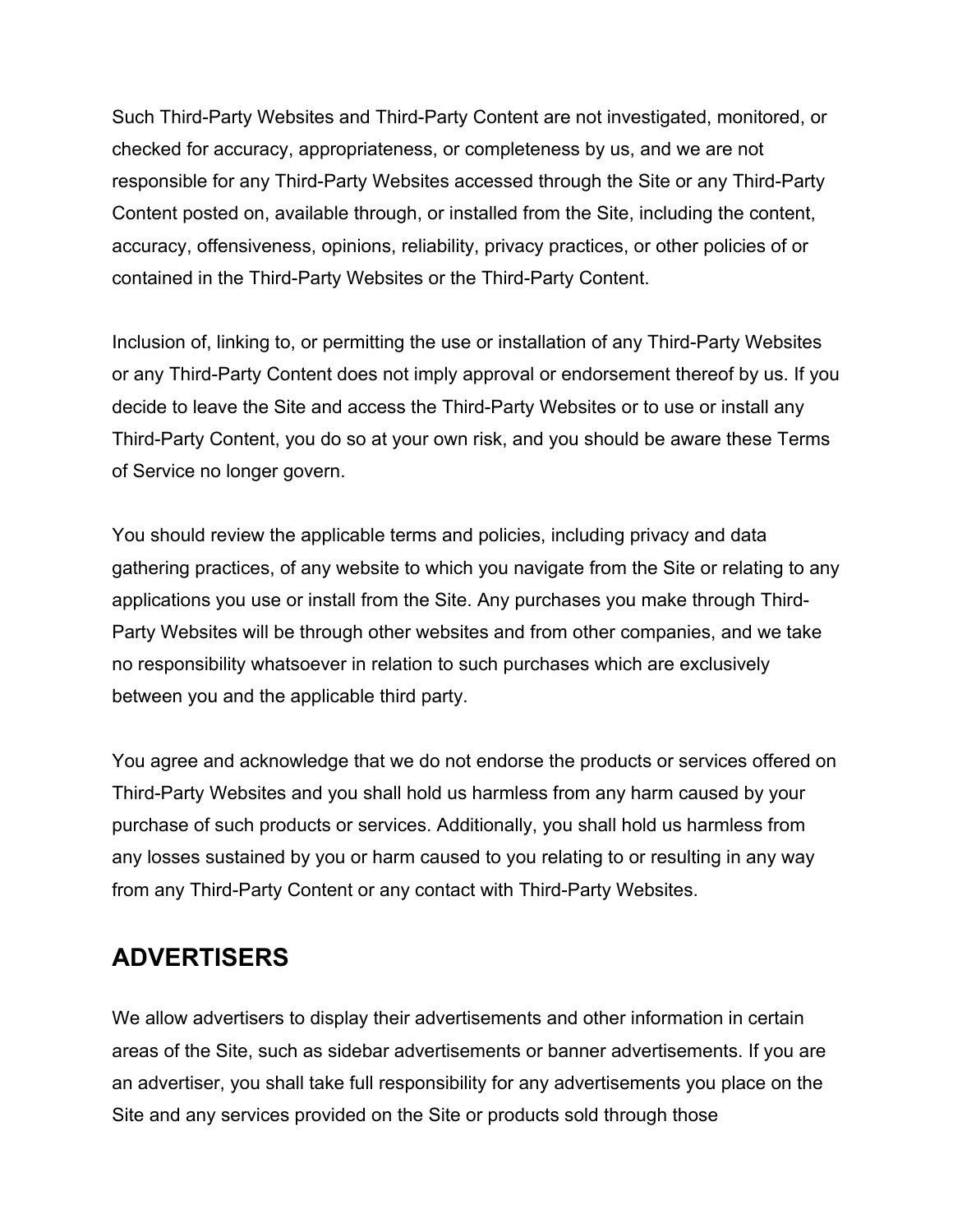advertisements.

Further, as an advertiser, you warrant and represent that you possess all rights and authority to place advertisements on the Site, including, but not limited to, intellectual property rights, publicity rights, and contractual rights.

[As an advertiser, you agree that such advertisements are subject to our Digital Millennium Copyright Act ("DMCA") Notice and Policy provisions as described below, and you understand and agree there will be no refund or other compensation for DMCA takedown-related issues.] We simply provide the space to place such advertisements, and we have no other relationship with advertisers.

#### **SITE MANAGEMENT**

We reserve the right, but not the obligation, to:

(1) monitor the Site for violations of these Terms of Service;

(2) take appropriate legal action against anyone who, in our sole discretion, violates the law or these Terms of Service, including without limitation, reporting such user to law enforcement authorities;

(3) in our sole discretion and without limitation, refuse, restrict access to, limit the availability of, or disable (to the extent technologically feasible) any of your Contributions or any portion thereof;

(4) in our sole discretion and without limitation, notice, or liability, to remove from the Site or otherwise disable all files and content that are excessive in size or are in any way burdensome to our systems;

(5) otherwise manage the Site in a manner designed to protect our rights and property and to facilitate the proper functioning of the Site.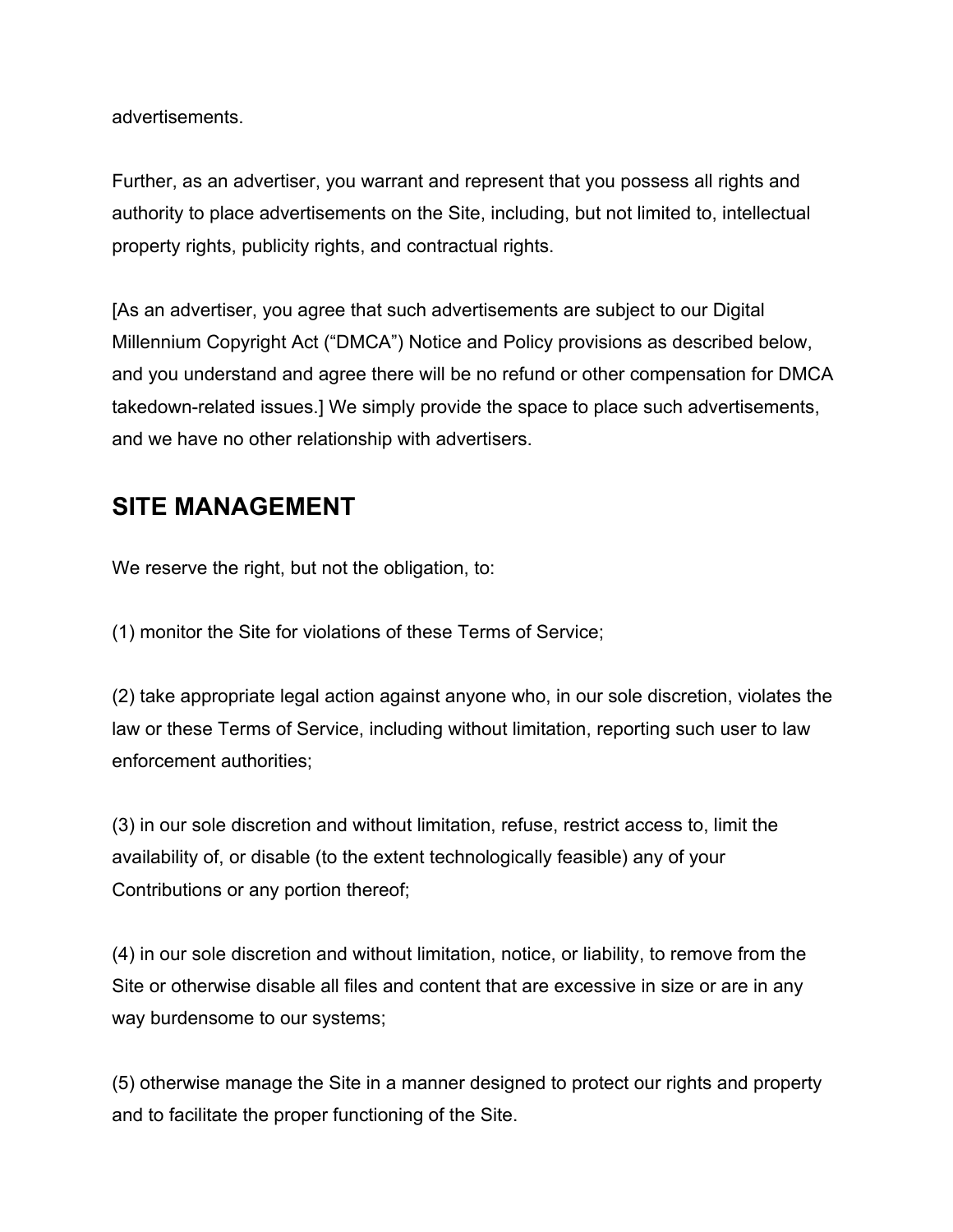### **PRIVACY POLICY**

We care about data privacy and security. Please review our Privacy Policy posted on the Site. By using the Site, you agree to be bound by our Privacy Policy, which is incorporated into these Terms of Service. Please be advised the Site is hosted in the United States.

If you access the Site from the European Union, Asia, or any other region of the world with laws or other requirements governing personal data collection, use, or disclosure that differ from applicable laws in the United States, then through your continued use of the Site, you are transferring your data to the United States, and you expressly consent to have your data transferred to and processed in the United States.

Further, we do not knowingly accept, request, or solicit information from children or knowingly market to children. Therefore, in accordance with the U.S. Children's Online Privacy Protection Act, if we receive actual knowledge that anyone under the age of 13 has provided personal information to us without the requisite and verifiable parental consent, we will delete that information from the Site as quickly as is reasonably practical.

# **DIGITAL MILLENNIUM COPYRIGHT ACT (DMCA) NOTICE AND POLICY**

#### **Notifications**

We respect the intellectual property rights of others. If you believe that any material available on or through the Site infringes upon any copyright you own or control, please immediately notify our Designated Copyright Agent using the contact information provided below (a "Notification").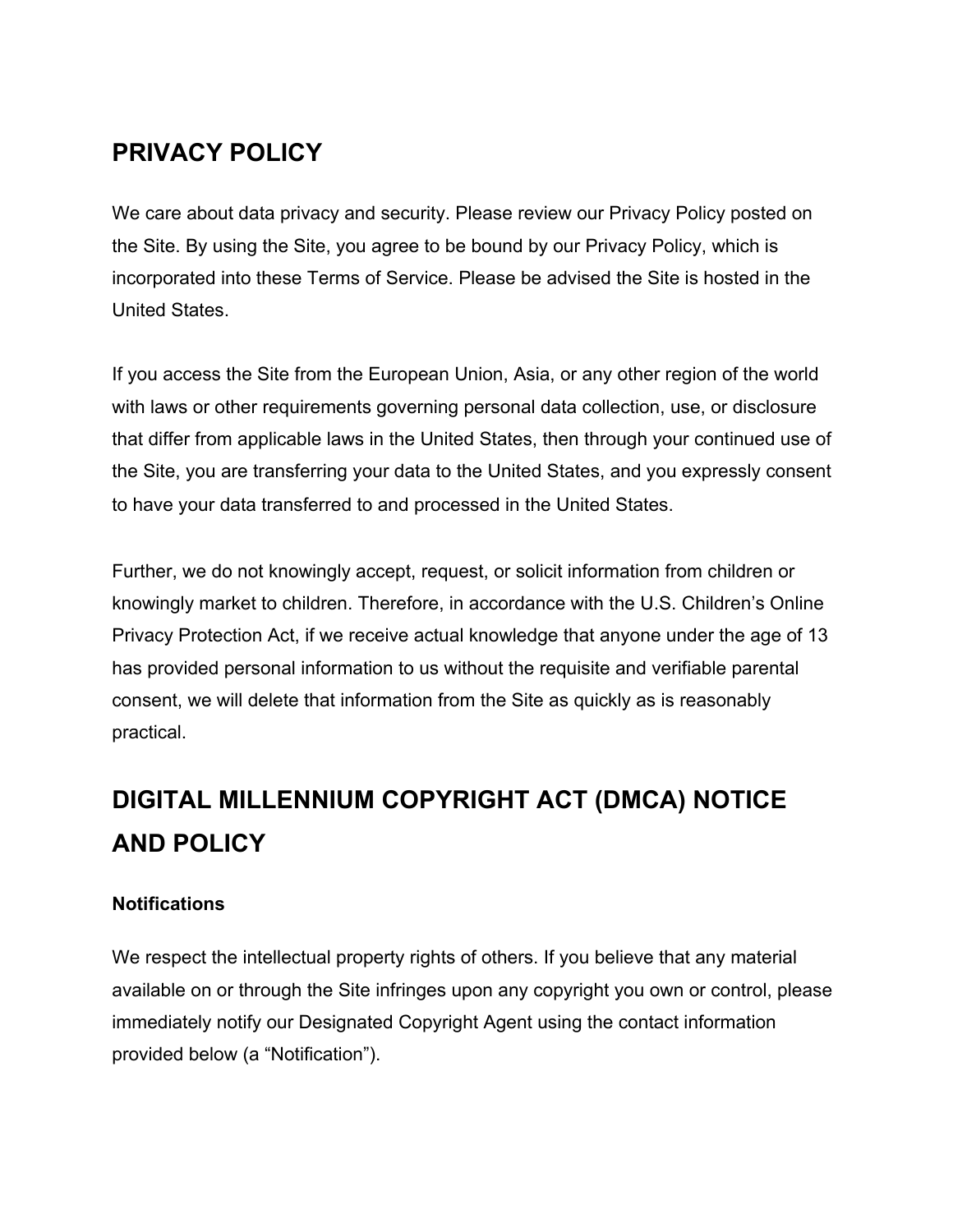A copy of your Notification will be sent to the person who posted or stored the material addressed in the Notification. Please be advised that pursuant to federal law you may be held liable for damages if you make material misrepresentations in a Notification. Thus, if you are not sure that material located on or linked to by the Site infringes your copyright, you should consider first contacting an attorney.

All Notifications should meet the requirements of DMCA 17 U.S.C. § 512(c)(3) and include the following information:

(1) A physical or electronic signature of a person authorized to act on behalf of the owner of an exclusive right that is allegedly infringed;

(2) identification of the copyrighted work claimed to have been infringed, or, if multiple copyrighted works on the Site are covered by the Notification, a representative list of such works on the Site;

(3) identification of the material that is claimed to be infringing or to be the subject of infringing activity and that is to be removed or access to which is to be disabled, and information reasonably sufficient to permit us to locate the material;

(4) information reasonably sufficient to permit us to contact the complaining party, such as an address, telephone number, and, if available, an email address at which the complaining party may be contacted;

(5) a statement that the complaining party has a good faith belief that use of the material in the manner complained of is not authorized by the copyright owner, its agent, or the law;

(6) a statement that the information in the notification is accurate, and under penalty of perjury, that the complaining party is authorized to act on behalf of the owner of an exclusive right that is allegedly infringed upon.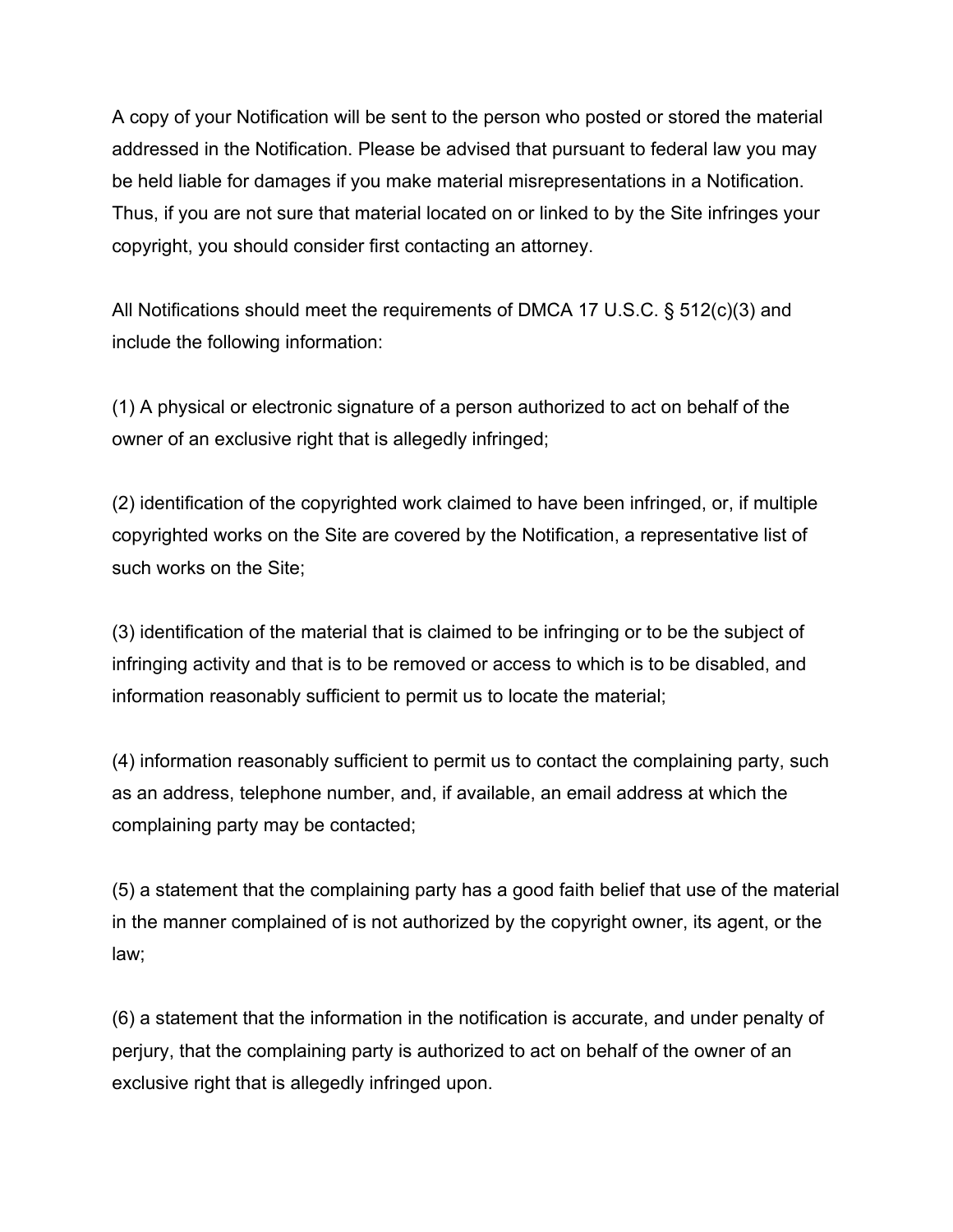#### **Counter Notification**

If you believe your own copyrighted material has been removed from the Site as a result of a mistake or misidentification, you may submit a written counter notification to [us/our Designated Copyright Agent] using the contact information provided below (a "Counter Notification").

To be an effective Counter Notification under the DMCA, your Counter Notification must include substantially the following:

(1) identification of the material that has been removed or disabled and the location at which the material appeared before it was removed or disabled;

(2) a statement that you consent to the jurisdiction of the Federal District Court in which your address is located, or if your address is outside the United States, for any judicial district in which we are located;

(3) a statement that you will accept service of process from the party that filed the Notification or the party's agent;

(4) your name, address, and telephone number;

(5) a statement under penalty of perjury that you have a good faith belief that the material in question was removed or disabled as a result of a mistake or misidentification of the material to be removed or disabled;

(6) your physical or electronic signature.

If you send us a valid, written Counter Notification meeting the requirements described above, we will restore your removed or disabled material, unless we first receive notice from the party filing the Notification informing us that such party has filed a court action to restrain you from engaging in infringing activity related to the material in question.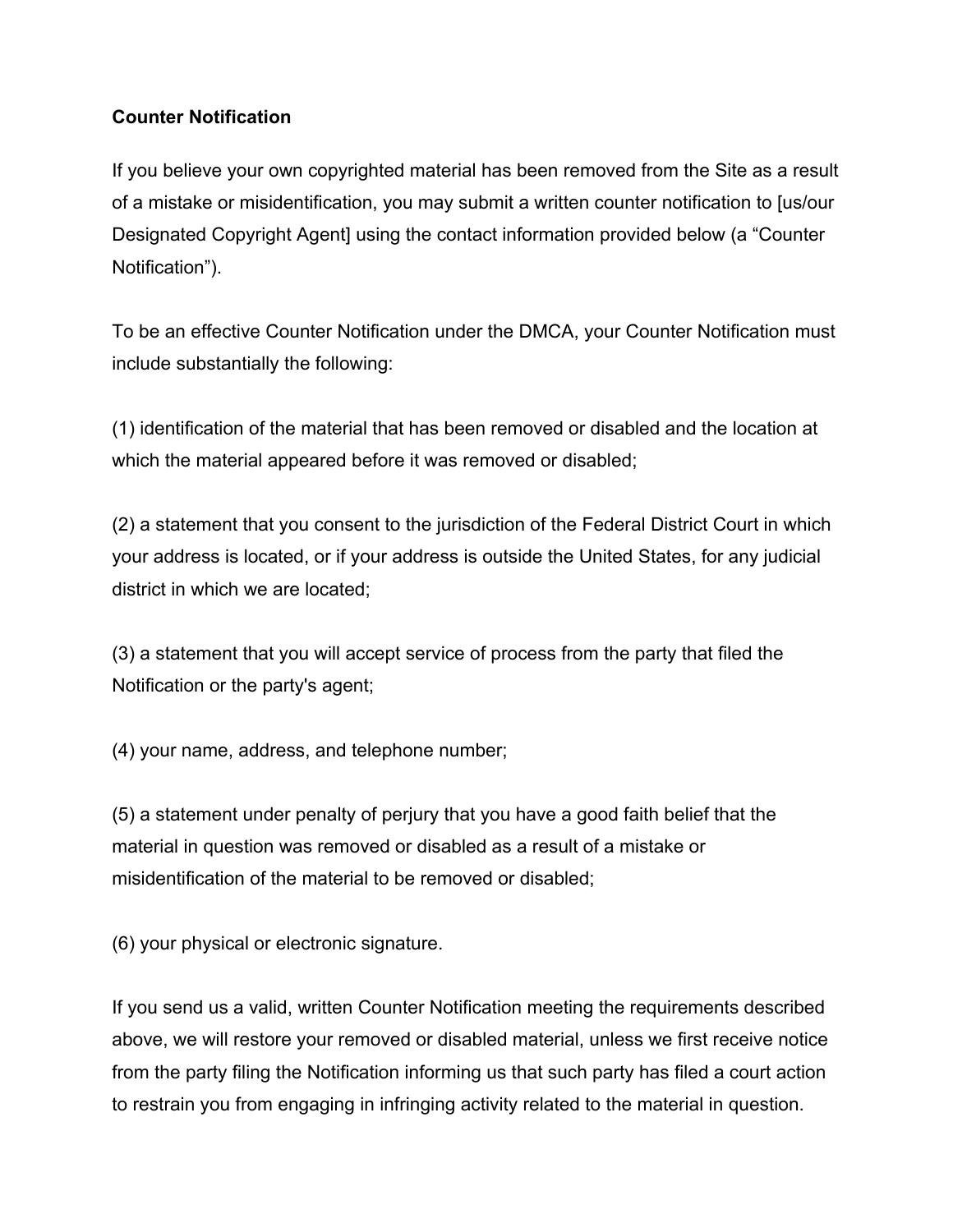Please note that if you materially misrepresent that the disabled or removed content was removed by mistake or misidentification, you may be liable for damages, including costs and attorney's fees. Filing a false Counter Notification constitutes perjury.

Designated Copyright Agent [Name] Attn: Copyright Agent [Address] [City, State Zip] [email]

### **COPYRIGHT INFRINGEMENTS**

We respect the intellectual property rights of others. If you believe that any material available on or through the Site infringes upon any copyright you own or control, please immediately notify us using the contact information provided below (a "Notification"). A copy of your Notification will be sent to the person who posted or stored the material addressed in the Notification.

Please be advised that pursuant to federal law you may be held liable for damages if you make material misrepresentations in a Notification. Thus, if you are not sure that material located on or linked to by the Site infringes your copyright, you should consider first contacting an attorney.

### **TERM AND TERMINATION**

These Terms of Service shall remain in full force and effect while you use the Site. WITHOUT LIMITING ANY OTHER PROVISION OF THESE TERMS OF SERVICE, WE RESERVE THE RIGHT TO, IN OUR SOLE DISCRETION AND WITHOUT NOTICE OR LIABILITY, DENY ACCESS TO AND USE OF THE SITE (INCLUDING BLOCKING CERTAIN IP ADDRESSES), TO ANY PERSON FOR ANY REASON OR FOR NO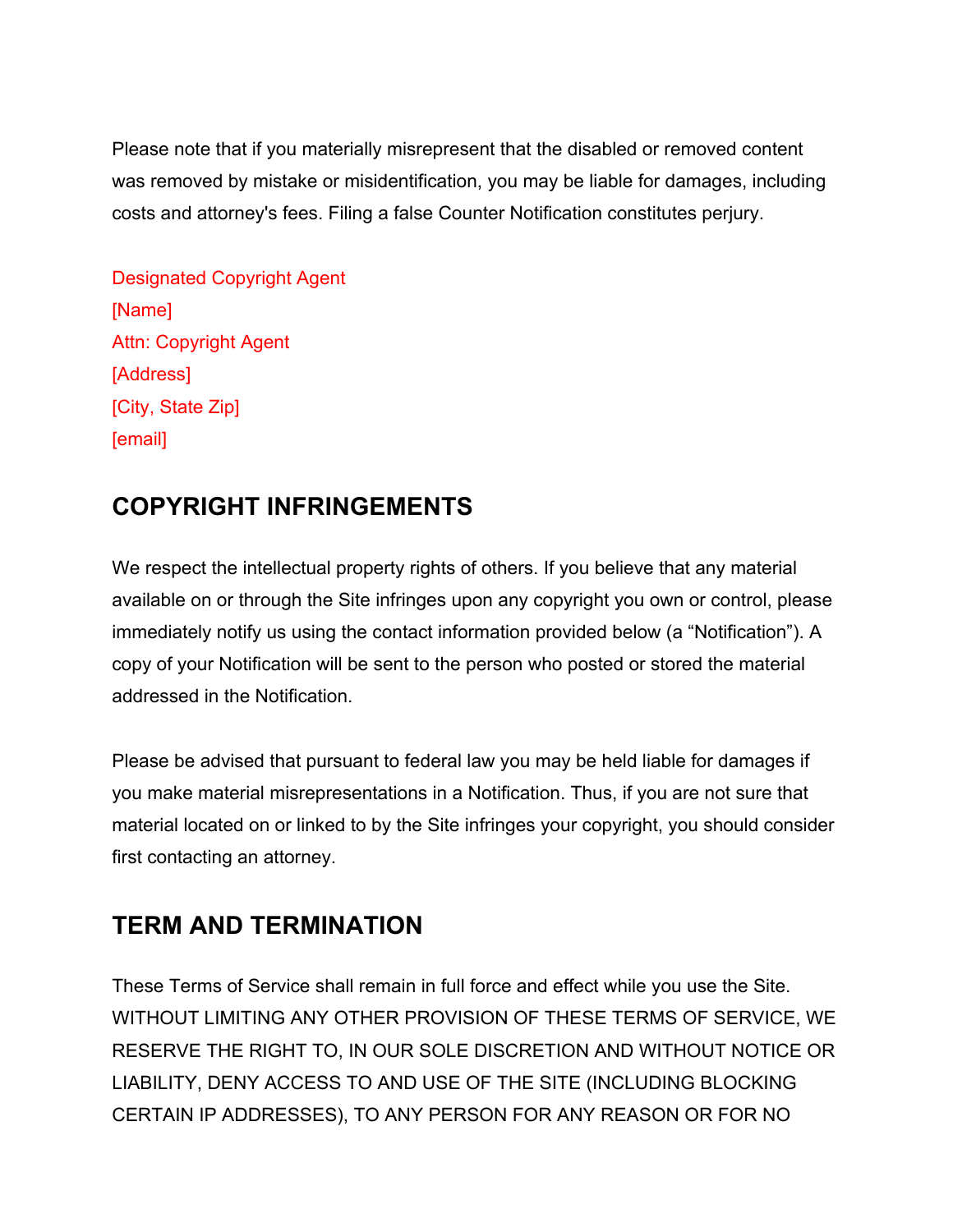REASON, INCLUDING WITHOUT LIMITATION FOR BREACH OF ANY REPRESENTATION, WARRANTY, OR COVENANT CONTAINED IN THESE TERMS OF SERVICE OR OF ANY APPLICABLE LAW OR REGULATION. WE MAY TERMINATE YOUR USE OR PARTICIPATION IN THE SITE OR DELETE [YOUR ACCOUNT AND] ANY CONTENT OR INFORMATION THAT YOU POSTED AT ANY TIME, WITHOUT WARNING, IN OUR SOLE DISCRETION.

If we terminate or suspend your account for any reason, you are prohibited from registering and creating a new account under your name, a fake or borrowed name, or the name of any third party, even if you may be acting on behalf of the third party.

In addition to terminating or suspending your account, we reserve the right to take appropriate legal action, including without limitation pursuing civil, criminal, and injunctive redress.

#### **MODIFICATIONS AND INTERRUPTIONS**

We reserve the right to change, modify, or remove the contents of the Site at any time or for any reason at our sole discretion without notice. However, we have no obligation to update any information on our Site. We also reserve the right to modify or discontinue all or part of the Site without notice at any time.

We will not be liable to you or any third party for any modification, price change, suspension, or discontinuance of the Site.

We cannot guarantee the Site will be available at all times. We may experience hardware, software, or other problems or need to perform maintenance related to the Site, resulting in interruptions, delays, or errors.

We reserve the right to change, revise, update, suspend, discontinue, or otherwise modify the Site at any time or for any reason without notice to you. You agree that we have no liability whatsoever for any loss, damage, or inconvenience caused by your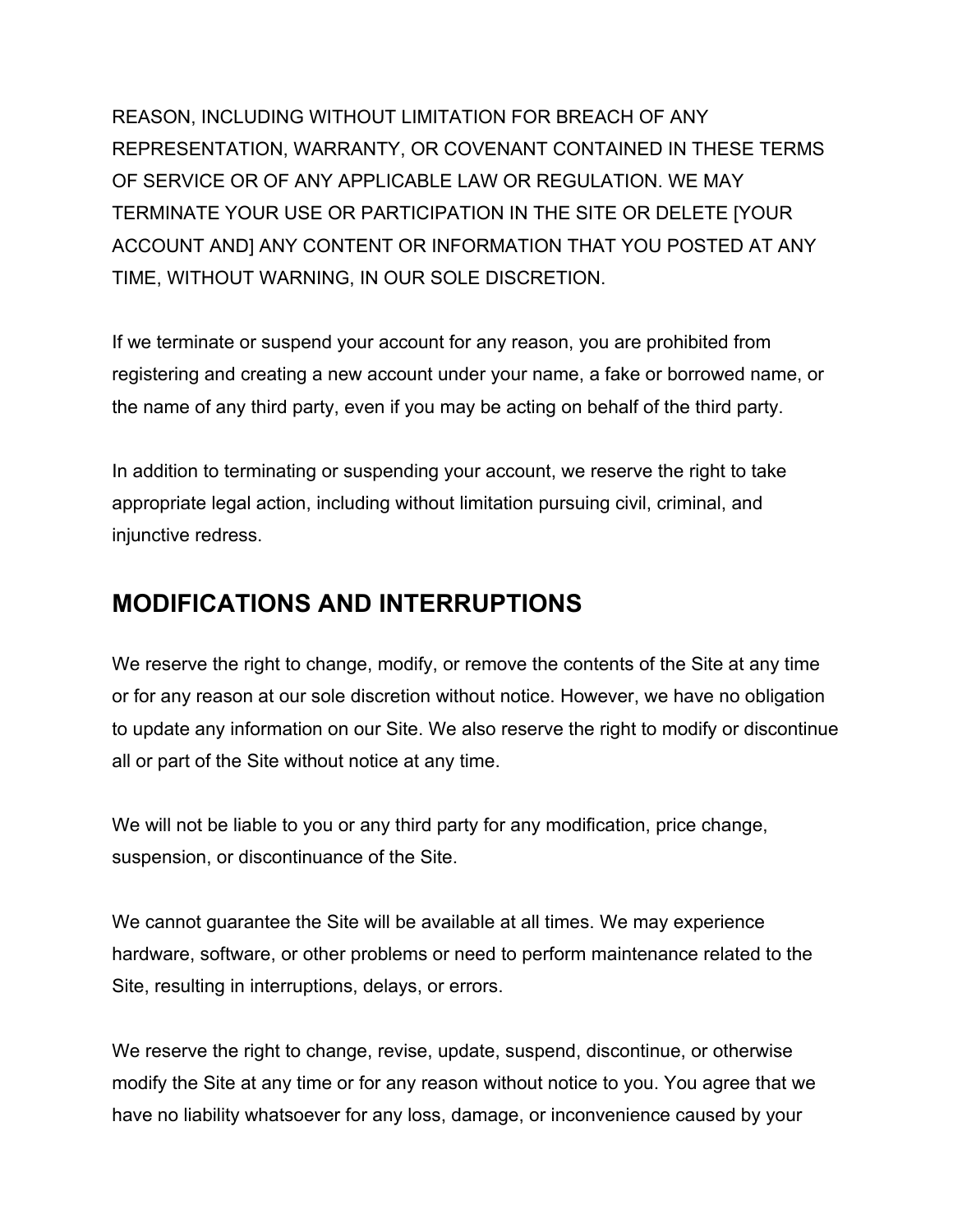inability to access or use the Site during any downtime or discontinuance of the Site.

Nothing in these Terms of Service will be construed to obligate us to maintain and support the Site or to supply any corrections, updates, or releases in connection therewith.

#### **GOVERNING LAW**

These Terms of Service and your use of the Site are governed by and construed in accordance with the laws of the State of [name of state] applicable to agreements made and to be entirely performed within the State/Commonwealth of [name of state], without regard to its conflict of law principles.

### **DISPUTE RESOLUTION**

**Option 1**: Any legal action of whatever nature brought by either you or us (collectively, the "Parties" and individually, a "Party") shall be commenced or prosecuted in the state and federal courts located in Sullivan County, Tennessee, and the Parties hereby consent to, and waive all defenses of lack of personal jurisdiction and forum non conveniens with respect to venue and jurisdiction in such state and federal courts.

Application of the United Nations Convention on Contracts for the International Sale of Goods and the Uniform Computer Information Transaction Act (UCITA) are excluded from these Terms of Service. In no event shall any claim, action, or proceeding brought by either Party related in any way to the Site be commenced more than one year after the cause of action arose.

#### **Option 2: Informal Negotiations**

To expedite resolution and control the cost of any dispute, controversy, or claim related to these Terms of Service (each a "Dispute" and collectively, the "Disputes") brought by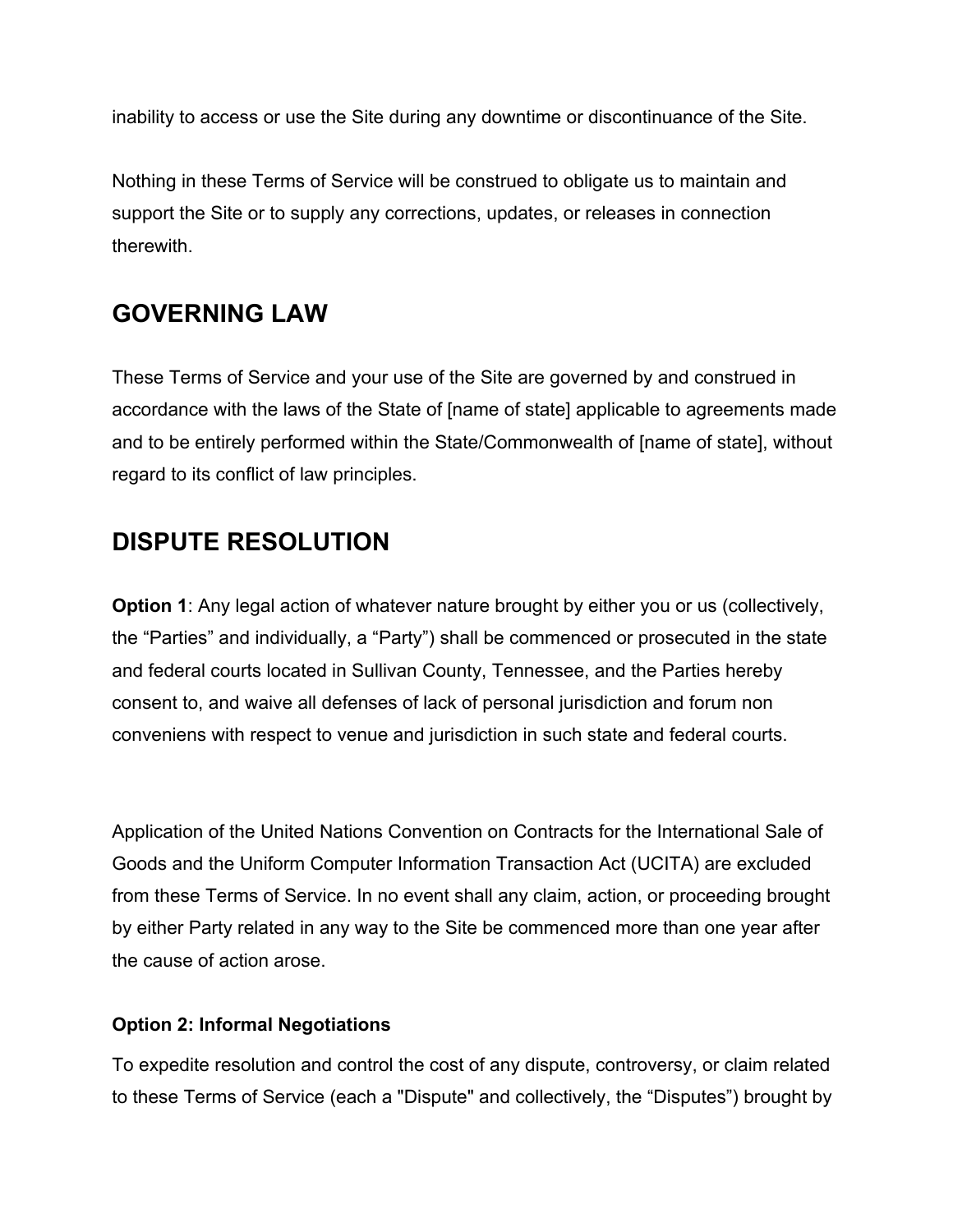either you or us (individually, a "Party" and collectively, the "Parties"), the Parties agree to first attempt to negotiate any Dispute (except those Disputes expressly provided below) informally for at least 90 days before initiating arbitration. Such informal negotiations commence upon written notice from one Party to the other Party.

#### **Binding Arbitration**

If the Parties are unable to resolve a Dispute through informal negotiations, the Dispute (except those Disputes expressly excluded below) will be finally and exclusively resolved by binding arbitration. YOU UNDERSTAND THAT WITHOUT THIS PROVISION, YOU WOULD HAVE THE RIGHT TO SUE IN COURT AND HAVE A JURY TRIAL.

The arbitration shall be commenced and conducted under the Commercial Arbitration Rules of the American Arbitration Association ("AAA") and, where appropriate, the AAA's Supplementary Procedures for Consumer Related Disputes ("AAA Consumer Rules"), both of which are available at the AAA website www.adr.org.<br>Your arbitration fees and your share of arbitrator compensation shall be governed by

the AAA Consumer Rules and, where appropriate, limited by the AAA Consumer Rules. If such costs are determined to by the arbitrator to be excessive, we will pay up to 50% arbitration fees and expenses.

The arbitration may be conducted in person, through the submission of documents, by phone, or online. The arbitrator will make a decision in writing but need not provide a statement of reasons unless requested by either Party.

The arbitrator must follow applicable law, and any award may be challenged if the arbitrator fails to do so. Except where otherwise required by the applicable AAA rules or applicable law, the arbitration will take place in Sullivan County, Tennessee.

Except as otherwise provided herein, the Parties may litigate in court to compel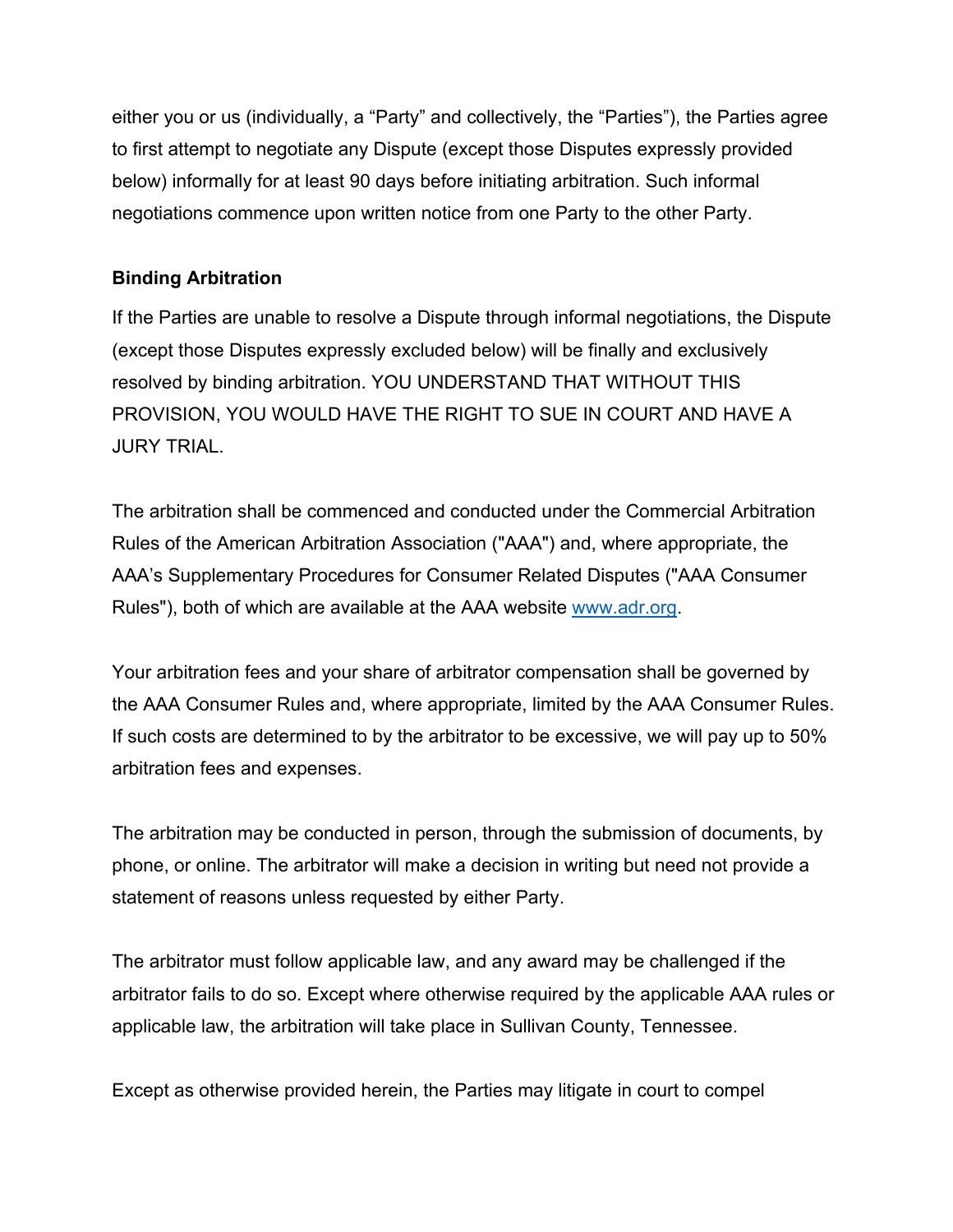arbitration, stay proceedings pending arbitration, or to confirm, modify, vacate, or enter judgment on the award entered by the arbitrator.

If for any reason, a Dispute proceeds in court rather than arbitration, the Dispute shall be commenced or prosecuted in the state and federal courts located in [name of county] County, [name of state], and the Parties hereby consent to, and waive all defenses of lack of personal jurisdiction, and forum non conveniens with respect to venue and jurisdiction in such state and federal courts.

Application of the United Nations Convention on Contracts for the International Sale of Goods and the Uniform Computer Information Transaction Act (UCITA) are excluded from these Terms of Service.

In no event shall any Dispute brought by either Party related in any way to the Site be commenced more than one year after the cause of action arose. If this provision is found to be illegal or unenforceable, then neither Party will elect to arbitrate any Dispute falling within that portion of this provision found to be illegal or unenforceable and such Dispute shall be decided by a court of competent jurisdiction within the courts listed for jurisdiction above, and the Parties agree to submit to the personal jurisdiction of that court.

#### **Option 3: Binding Arbitration**

To expedite resolution and control the cost of any dispute, controversy or claim related to these Terms of Service (each a "Dispute" and collectively, "Disputes"), any Dispute brought by either you or us (individually, a "Party" and collectively, the "Parties") shall be finally and exclusively resolved by binding arbitration.

YOU UNDERSTAND THAT WITHOUT THIS PROVISION, YOU WOULD HAVE THE RIGHT TO SUE IN COURT AND HAVE A JURY TRIAL. The arbitration shall be commenced and conducted under the Commercial Arbitration Rules of the American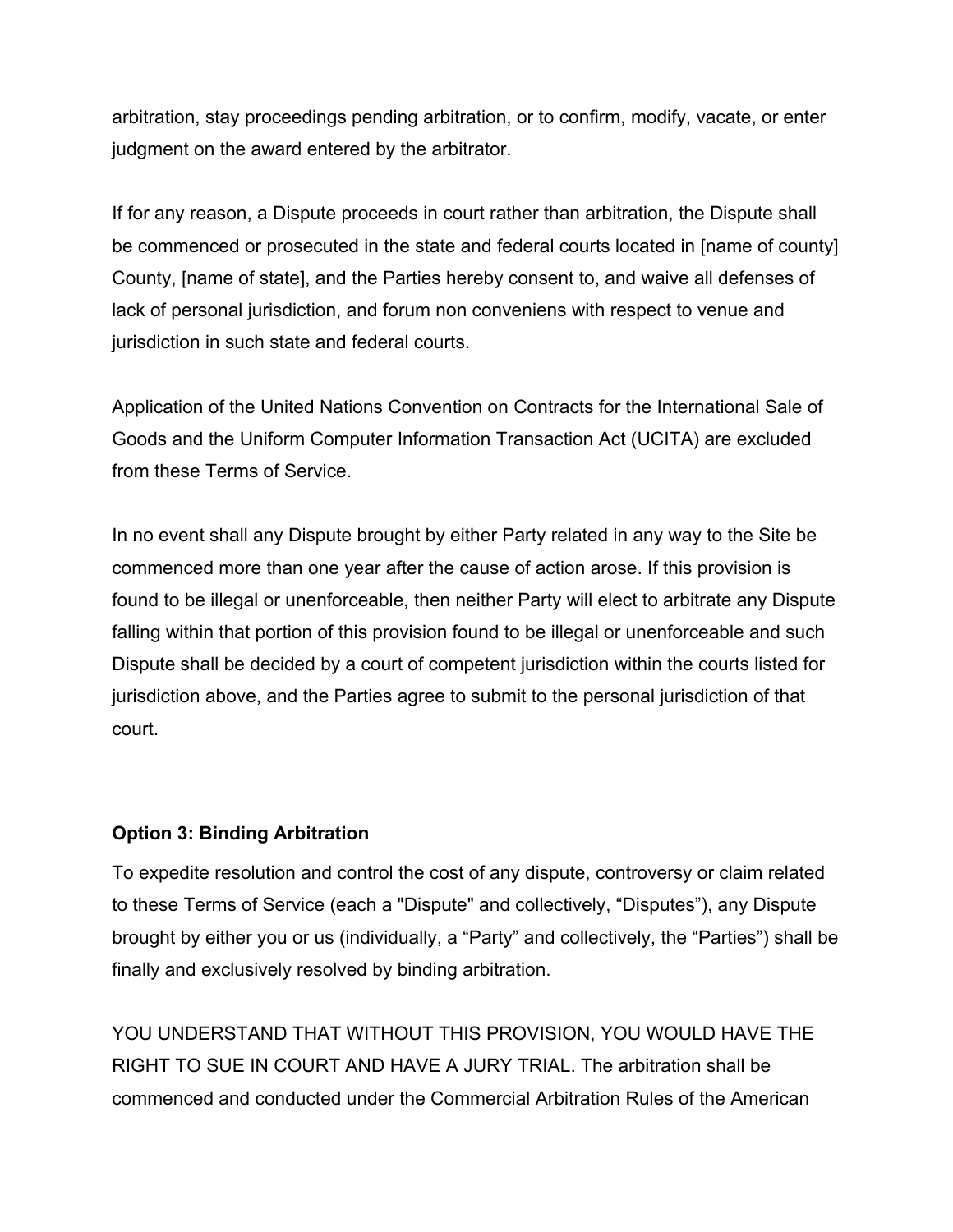Arbitration Association ("AAA") and, where appropriate, the AAA's Supplementary Procedures for Consumer Related Disputes ("AAA Consumer Rules"), both of which are available at the AAA website www.adr.org.<br>Your arbitration fees and your share of arbitrator compensation shall be governed by

the AAA Consumer Rules and, where appropriate, limited by the AAA Consumer Rules. If such costs are determined to by the arbitrator to be excessive, we will pay up to 50% arbitration fees and expenses.

The arbitration may be conducted in person, through the submission of documents, by phone, or online. The arbitrator will make a decision in writing, but need not provide a statement of reasons unless requested by either Party. The arbitrator must follow applicable law, and any award may be challenged if the arbitrator fails to do so.

Except where otherwise required by the applicable AAA rules or applicable law, the arbitration will take place in Sullivan County, Tennessee. Except as otherwise provided herein, the Parties may litigate in court to compel arbitration, stay proceedings pending arbitration, or to confirm, modify, vacate, or enter judgment on the award entered by the arbitrator.

If for any reason, a Dispute proceeds in court rather than arbitration, the Dispute shall be commenced or prosecuted in the state and federal courts located in Sullivan County, Tennessee, and the Parties hereby consent to, and waive all defenses of lack of, personal jurisdiction, and forum non conveniens with respect to venue and jurisdiction in such state and federal courts.

Application of the United Nations Convention on Contracts for the International Sale of Goods and the Uniform Computer Information Transaction Act (UCITA) are excluded from these Terms of Service. In no event shall any Dispute brought by either Party related in any way to the Site or Services be commenced more than one year after the cause of action arose.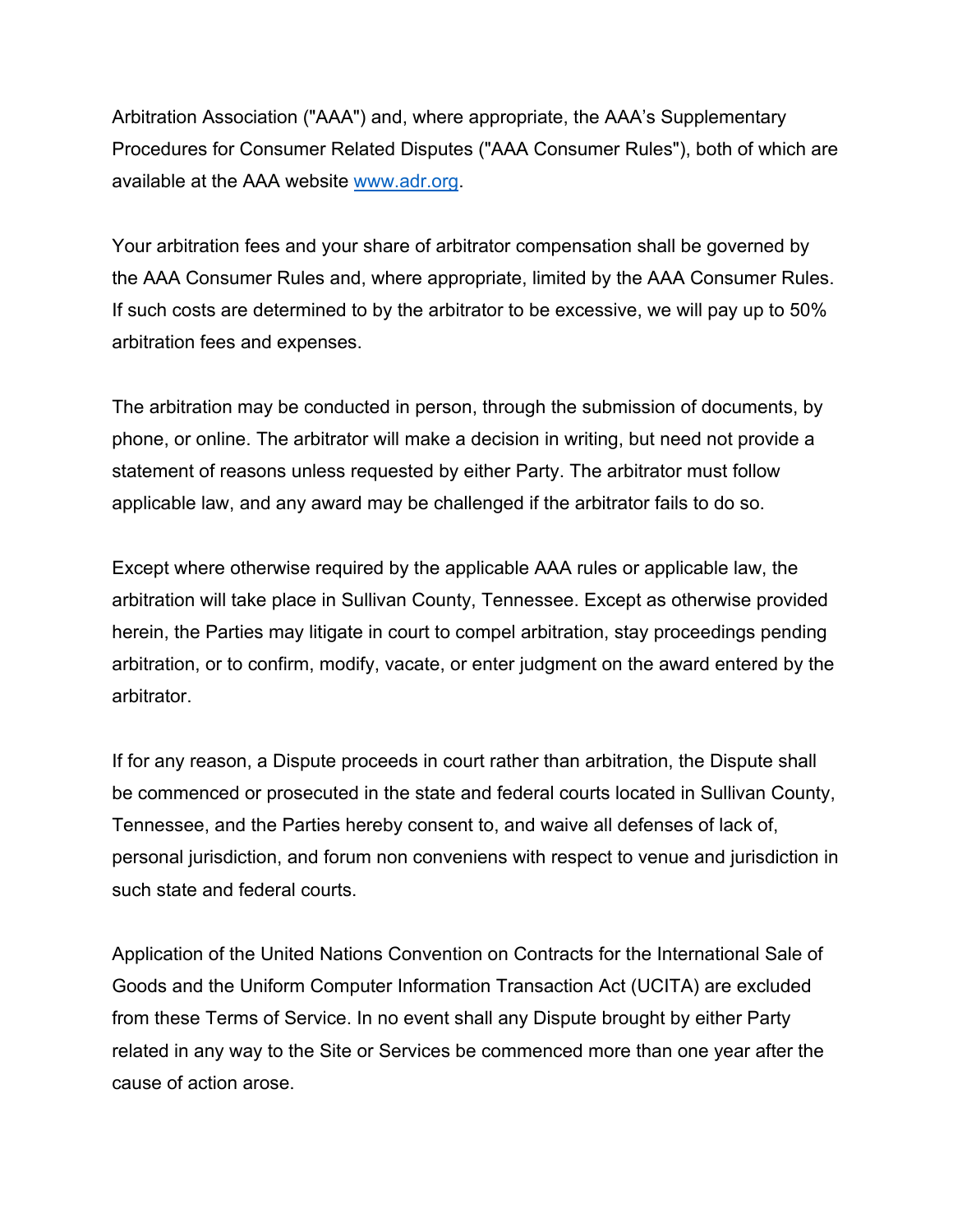If this provision is found to be illegal or unenforceable, then neither Party will elect to arbitrate any Dispute falling within that portion of this provision found to be illegal or unenforceable and such Dispute shall be decided by a court of competent jurisdiction within the courts listed for jurisdiction above, and the Parties agree to submit to the personal jurisdiction of that court.

#### **Option 2/Option 3: Restrictions**

The Parties agree that any arbitration shall be limited to the Dispute between the Parties individually. To the full extent permitted by law, (a) no arbitration shall be joined with any other proceeding; (b) there is no right or authority for any Dispute to be arbitrated on a class-action basis or to utilize class action procedures; and (c) there is no right or authority for any Dispute to be brought in a purported representative capacity on behalf of the general public or any other persons.

#### **Option 2/Option 3: Exceptions to [Informal Negotiations and] Arbitration**

The Parties agree that the following Disputes are not subject to the above provisions concerning [informal negotiations and] binding arbitration: (a) any Disputes seeking to enforce or protect, or concerning the validity of, any of the intellectual property rights of a Party; (b) any Dispute related to, or arising from, allegations of theft, piracy, invasion of privacy, or unauthorized use; and (c) any claim for injunctive relief.

If this provision is found to be illegal or unenforceable, then neither Party will elect to arbitrate any Dispute falling within that portion of this provision found to be illegal or unenforceable and such Dispute shall be decided by a court of competent jurisdiction within the courts listed for jurisdiction above, and the Parties agree to submit to the personal jurisdiction of that court.

### **CORRECTIONS**

There may be information on the Site that contains typographical errors, inaccuracies, or omissions that may relate to the Site, including descriptions, pricing, availability, and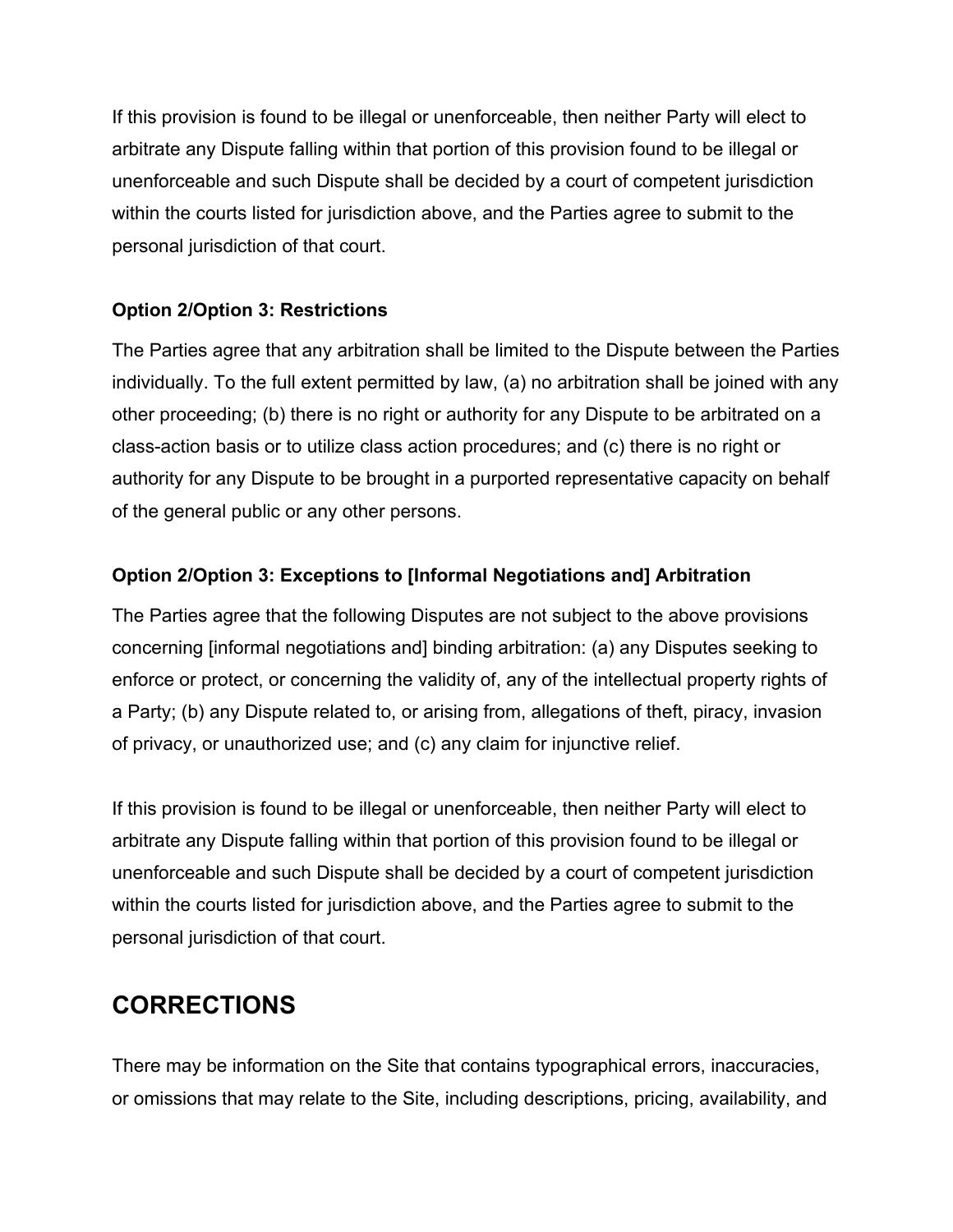various other information. We reserve the right to correct any errors, inaccuracies, or omissions and to change or update the information on the Site at any time, without prior notice.

### **DISCLAIMER**

THE SITE IS PROVIDED ON AN AS-IS AND AS-AVAILABLE BASIS. YOU AGREE THAT YOUR USE OF THE SITE AND OUR SERVICES WILL BE AT YOUR SOLE RISK. TO THE FULLEST EXTENT PERMITTED BY LAW, WE DISCLAIM ALL WARRANTIES, EXPRESS OR IMPLIED, IN CONNECTION WITH THE SITE AND YOUR USE THEREOF, INCLUDING, WITHOUT LIMITATION, THE IMPLIED WARRANTIES OF MERCHANTABILITY, FITNESS FOR A PARTICULAR PURPOSE, AND NON-INFRINGEMENT. WE MAKE NO WARRANTIES OR REPRESENTATIONS ABOUT THE ACCURACY OR COMPLETENESS OF THE SITE'S CONTENT OR THE CONTENT OF ANY WEBSITES LINKED TO THE SITE AND WE WILL ASSUME NO LIABILITY OR RESPONSIBILITY FOR ANY (1) ERRORS, MISTAKES, OR INACCURACIES OF CONTENT AND MATERIALS, (2) PERSONAL INJURY OR PROPERTY DAMAGE, OF ANY NATURE WHATSOEVER, RESULTING FROM YOUR ACCESS TO AND USE OF THE SITE, (3) ANY UNAUTHORIZED ACCESS TO OR USE OF OUR SECURE SERVERS AND/OR ANY AND ALL PERSONAL INFORMATION AND/OR FINANCIAL INFORMATION STORED THEREIN, (4) ANY INTERRUPTION OR CESSATION OF TRANSMISSION TO OR FROM THE SITE, (5) ANY BUGS, VIRUSES, TROJAN HORSES, OR THE LIKE WHICH MAY BE TRANSMITTED TO OR THROUGH THE SITE BY ANY THIRD PARTY, AND/OR (6) ANY ERRORS OR OMISSIONS IN ANY CONTENT AND MATERIALS OR FOR ANY LOSS OR DAMAGE OF ANY KIND INCURRED AS A RESULT OF THE USE OF ANY CONTENT POSTED, TRANSMITTED, OR OTHERWISE MADE AVAILABLE VIA THE SITE. WE DO NOT WARRANT, ENDORSE, GUARANTEE, OR ASSUME RESPONSIBILITY FOR ANY PRODUCT OR SERVICE ADVERTISED OR OFFERED BY A THIRD PARTY THROUGH THE SITE, ANY HYPERLINKED WEBSITE, OR ANY WEBSITE OR MOBILE APPLICATION FEATURED IN ANY BANNER OR OTHER ADVERTISING, AND WE WILL NOT BE A PARTY TO OR IN ANY WAY BE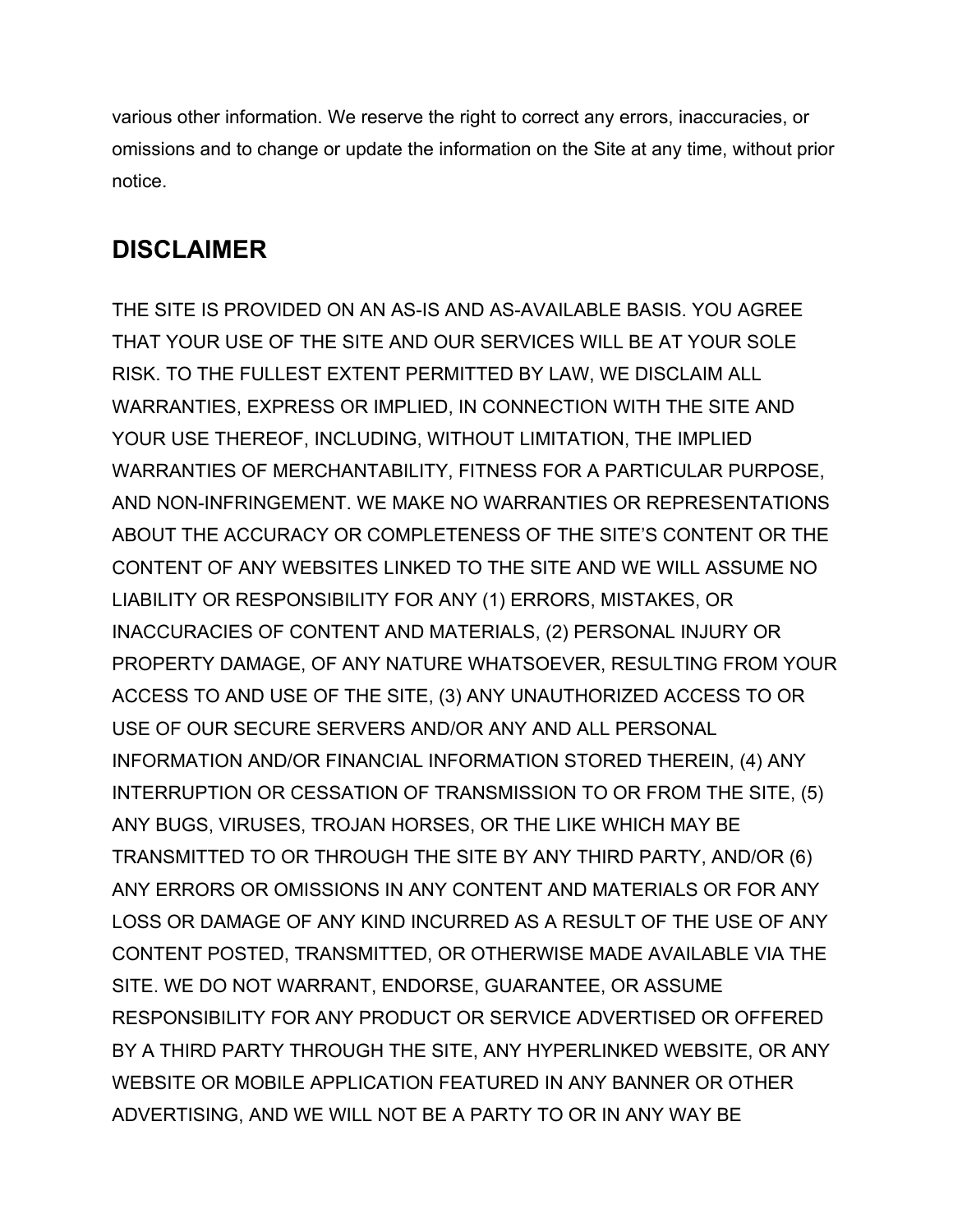RESPONSIBLE FOR MONITORING ANY TRANSACTION BETWEEN YOU AND ANY THIRD-PARTY PROVIDERS OF PRODUCTS OR SERVICES.

AS WITH THE PURCHASE OF A PRODUCT OR SERVICE THROUGH ANY MEDIUM OR IN ANY ENVIRONMENT, YOU SHOULD USE YOUR BEST JUDGMENT AND EXERCISE CAUTION WHERE APPROPRIATE.

### **LIMITATIONS OF LIABILITY**

IN NO EVENT WILL WE OR OUR DIRECTORS, EMPLOYEES, OR AGENTS BE LIABLE TO YOU OR ANY THIRD PARTY FOR ANY DIRECT, INDIRECT, CONSEQUENTIAL, EXEMPLARY, INCIDENTAL, SPECIAL, OR PUNITIVE DAMAGES, INCLUDING LOST PROFIT, LOST REVENUE, LOSS OF DATA, OR OTHER DAMAGES ARISING FROM YOUR USE OF THE SITE, EVEN IF WE HAVE BEEN ADVISED OF THE POSSIBILITY OF SUCH DAMAGES.

NOTWITHSTANDING ANYTHING TO THE CONTRARY CONTAINED HEREIN, OUR LIABILITY TO YOU FOR ANY CAUSE WHATSOEVER AND REGARDLESS OF THE FORM OF THE ACTION, WILL AT ALL TIMES BE LIMITED TO [THE LESSER OF] THE AMOUNT PAID, IF ANY, BY YOU TO US DURING THE 12 MONTH PERIOD PRIOR TO ANY CAUSE OF ACTION ARISING. CERTAIN STATE LAWS DO NOT ALLOW LIMITATIONS ON IMPLIED WARRANTIES OR THE EXCLUSION OR LIMITATION OF CERTAIN DAMAGES.

IF THESE LAWS APPLY TO YOU, SOME OR ALL OF THE ABOVE DISCLAIMERS OR LIMITATIONS MAY NOT APPLY TO YOU, AND YOU MAY HAVE ADDITIONAL RIGHTS.

### **INDEMNIFICATION**

You agree to defend, indemnify, and hold us harmless, including our subsidiaries, affiliates, and all of our respective officers, agents, partners, and employees, from and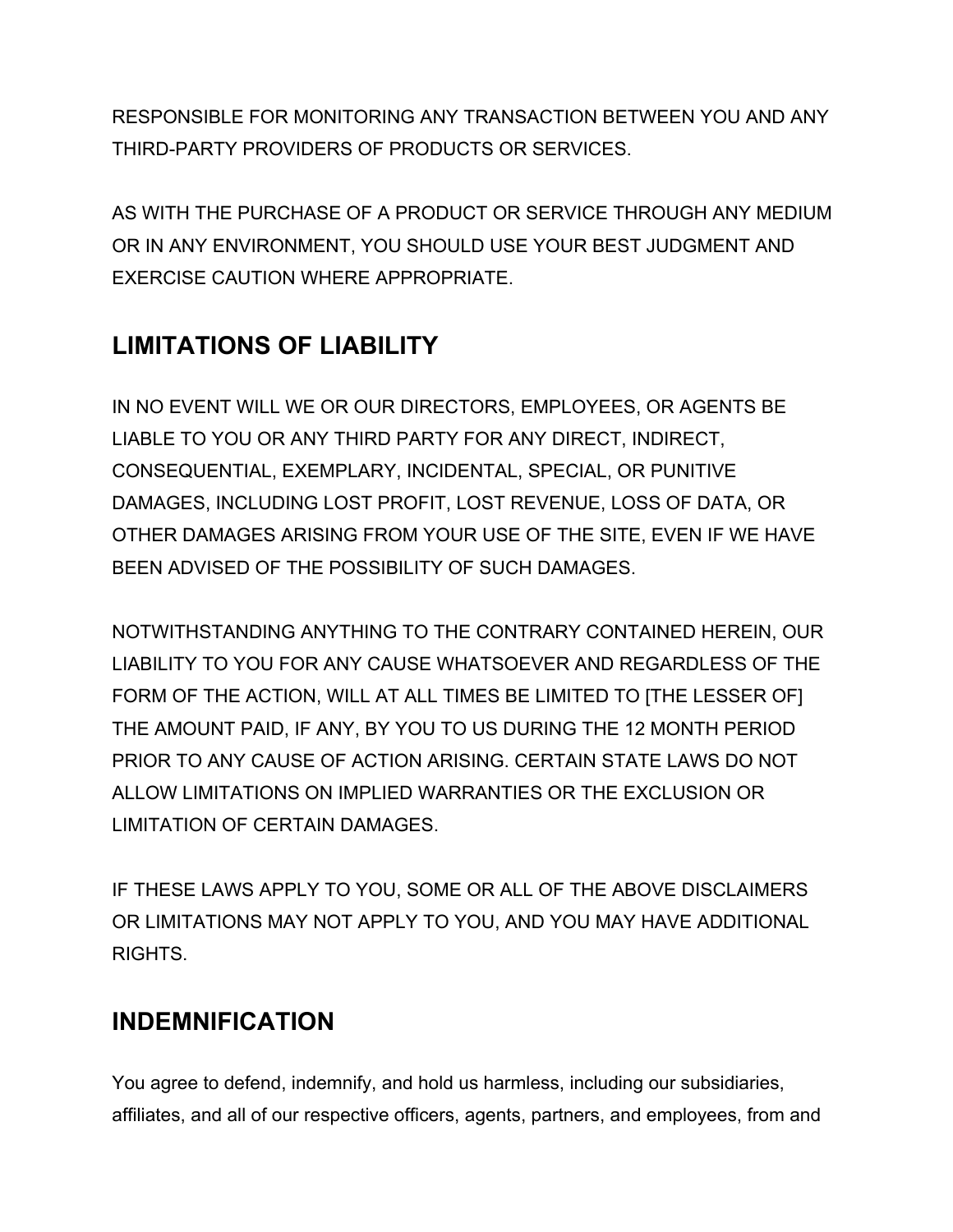against any loss, damage, liability, claim, or demand, including reasonable attorneys' fees and expenses, made by any third party due to or arising out of: (1) your Contributions; (2) use of the Site; (3) breach of these Terms of Service; (4) any breach of your representations and warranties set forth in these Terms of Service; (5) your violation of the rights of a third party, including but not limited to intellectual property rights; or (6) any overt harmful act toward any other user of the Site with whom you connected via the Site.

Notwithstanding the foregoing, we reserve the right, at your expense, to assume the exclusive defense and control of any matter for which you are required to indemnify us, and you agree to cooperate, at your expense, with our defense of such claims. We will use reasonable efforts to notify you of any such claim, action, or proceeding which is subject to this indemnification upon becoming aware of it.

#### **USER DATA**

We will maintain certain data that you transmit to the Site for the purpose of managing the Site, as well as data relating to your use of the Site. Although we perform regular routine backups of data, you are solely responsible for all data that you transmit or that relates to any activity you have undertaken using the Site.

You agree that we shall have no liability to you for any loss or corruption of any such data, and you hereby waive any right of action against us arising from any such loss or corruption of such data.

## **ELECTRONIC COMMUNICATIONS, TRANSACTIONS, AND SIGNATURES**

Visiting the Site, sending us emails, and completing online forms constitute electronic communications. You consent to receive electronic communications, and you agree that all agreements, notices, disclosures, and other communications we provide to you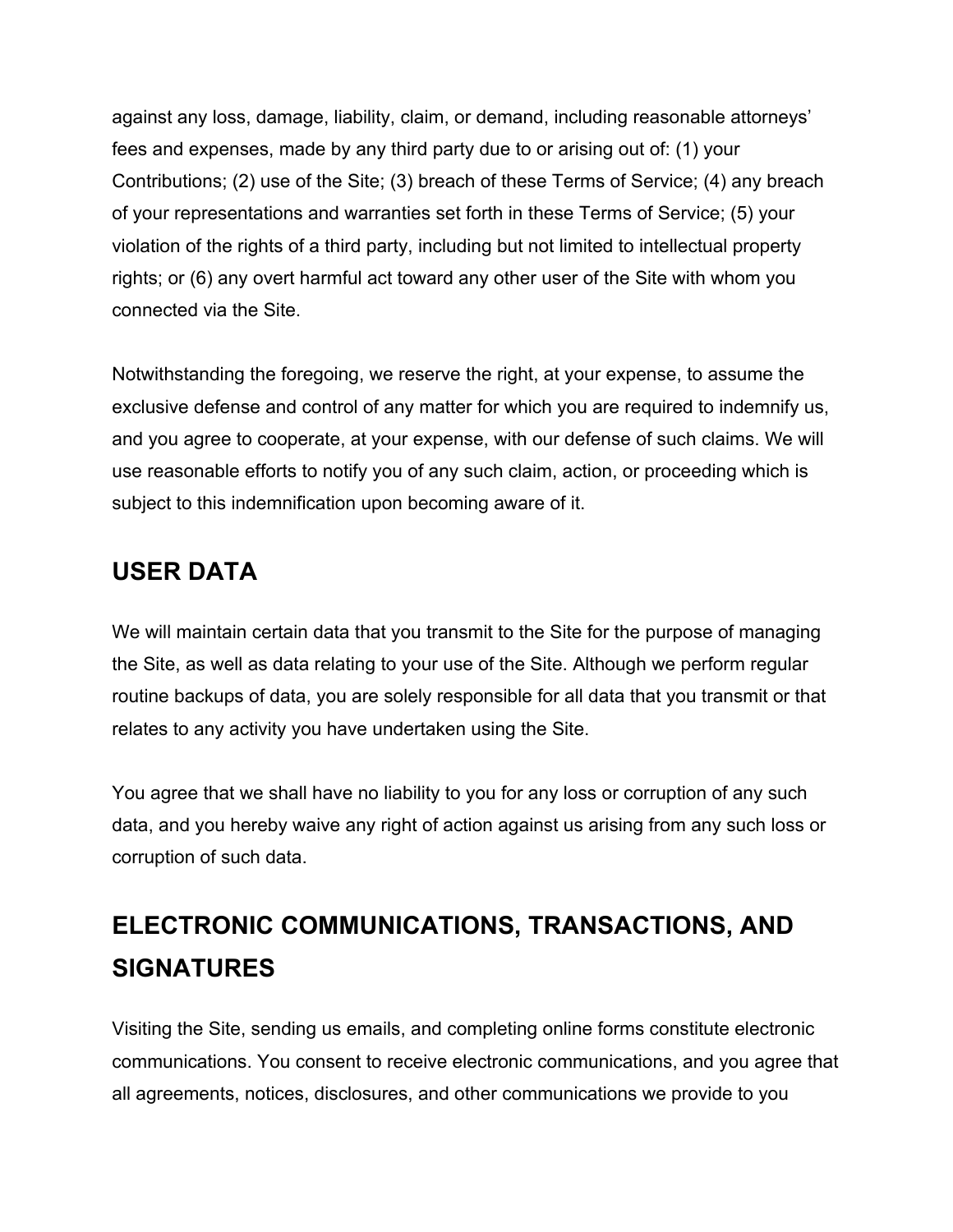electronically, via email and on the Site, satisfy any legal requirement that such communication be in writing.

YOU HEREBY AGREE TO THE USE OF ELECTRONIC SIGNATURES, CONTRACTS, ORDERS, AND OTHER RECORDS, AND TO ELECTRONIC DELIVERY OF NOTICES, POLICIES, AND RECORDS OF TRANSACTIONS INITIATED OR COMPLETED BY US OR VIA THE SITE.

You hereby waive any rights or requirements under any statutes, regulations, rules, ordinances, or other laws in any jurisdiction which require an original signature or delivery or retention of non-electronic records, or to payments or the granting of credits by any means other than electronic means.

#### **CALIFORNIA USERS AND RESIDENTS**

If any complaint with us is not satisfactorily resolved, you can contact the Complaint Assistance Unit of the Division of Consumer Services of the California Department of Consumer Affairs in writing at 1625 North Market Blvd., Suite N 112, Sacramento, California 95834 or by telephone at (800) 952-5210 or (916) 445-1254.

#### **MISCELLANEOUS**

These Terms of Service and any policies or operating rules posted by us on the Site constitute the entire agreement and understanding between you and us. Our failure to exercise or enforce any right or provision of these Terms of Service shall not operate as a waiver of such right or provision.

These Terms of Service operate to the fullest extent permissible by law. We may assign any or all of our rights and obligations to others at any time. We shall not be responsible or liable for any loss, damage, delay, or failure to act caused by any cause beyond our